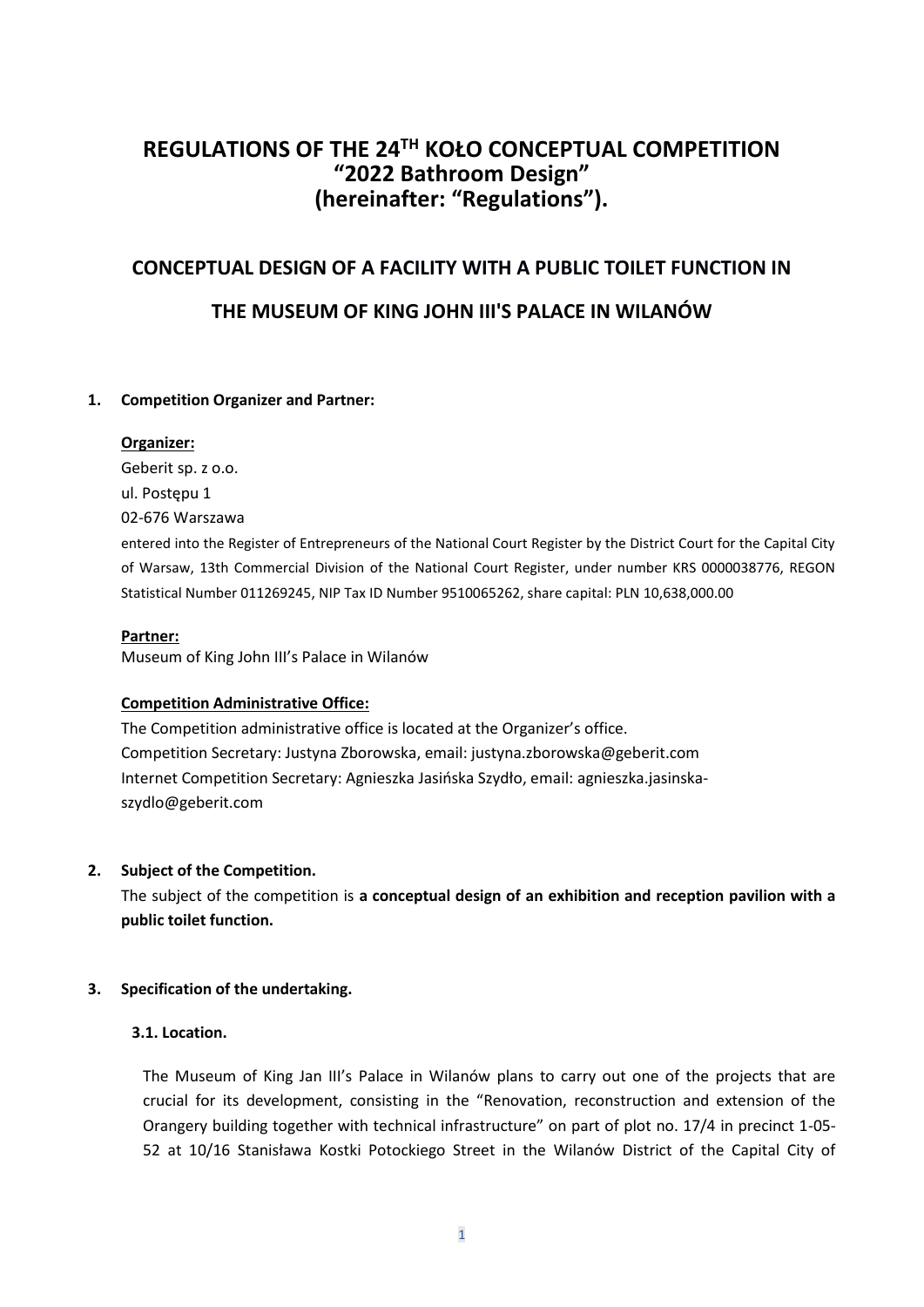Warsaw. The plan is to build two free-standing pavilions connected to the Orangery building in terms of function and traffic routes, and to restore its original function of exhibiting mainly potted citrus trees combined with a permanent exhibition of original 18th-century garden sculptures by Redler and Siegwitz. This function is to be expanded in both pavilions. Ultimately, the original palace gate will be exposed in the western pavilion. In the gardens, valuable historic sculptures protected against air pollution will be replaced with copies. Moreover, the eastern pavilion will provide an all-year-round entrance to the Orangery. Thus, it is necessary to create an information and reception space in this pavilion, intended for tourists visiting the gardens and the Orangery, as well as for participants in the Museum's educational programs and special cultural events.

**The subject of the competition is a conceptual design of an exhibition and reception (eastern) pavilion with a public toilet function.** The competition (eastern) pavilion is to be located in the northern part of the royal gardens on plot no. 17/4 in precinct 1-05-52 in Warsaw, in the Wilanów District. The location is shown in **Appendix 2** to the Regulations.

#### **3.2. Concept and historical overview.**

When, having reigned as the king of Poland for three years, Jan III Sobieski acquired the Milanów estate near Warsaw in 1677, he found a palace under construction there, which construction had been started by Bogusław Leszczyński and was "three-elbow high"; Sobieski decided to complement the palace by adding a garden and "other buildings" to it. He arranged his private seat - *otium -* there, modelled upon Italian fashion, which is indicated by the very fact of renaming the place to Villa Nova, polonized to Wilanów. The summer villa, which was the centre of a large estate, was accompanied by decorative and utility gardens. An ancient villa rustica and its modern architectural interpretations formed an ideological model (in functional and spatial as well as architectural and artistic terms). The residence was built in close collaboration between the king and his secretary, Agostino Locci.

The palace was situated on the edge of a terrace raised about 4 meters above the former level of the Vistula River and its oxbow, the Wilanów Lake. The location was in line with the guidelines of architectural templates, according to which a seat should be erected with the utilization of the land's natural properties and economic values.

According to the oldest known spatial layout of the residence by Adolf Boy from 1682, the main compositional axis led eastward to the Vistula River through two courtyards, the palace body, the upper terrace, as far as the oxbow, and behind it, through a hunting park, towards the floodplain (today Zawady, part of the Wilanów District). To the west, the compositional axis of the complex was emphasized by a 400-metre canal. The palace and park complex includes the Orangery building.

Thermophilic plants used to be grown and stored there in winter. When the spring came, they were placed outside in decorative vessels. Flower exhibitions enriched by, for example, sculpture exhibitions were also held in the Orangery. During World War II, almost the entire Orangery was destroyed. Once rebuilt, it was initially used as a storehouse for museum collections and, from 1961 to mid-1970, as the Polish Sculpture Gallery of the National Museum in Warsaw (the Wilanów Museum was a branch of the National Museum in Warsaw until 1995). In the building and its surroundings, works of Konstanty Laszczka, Bolesław Biegas, and August Zamoyski, among others,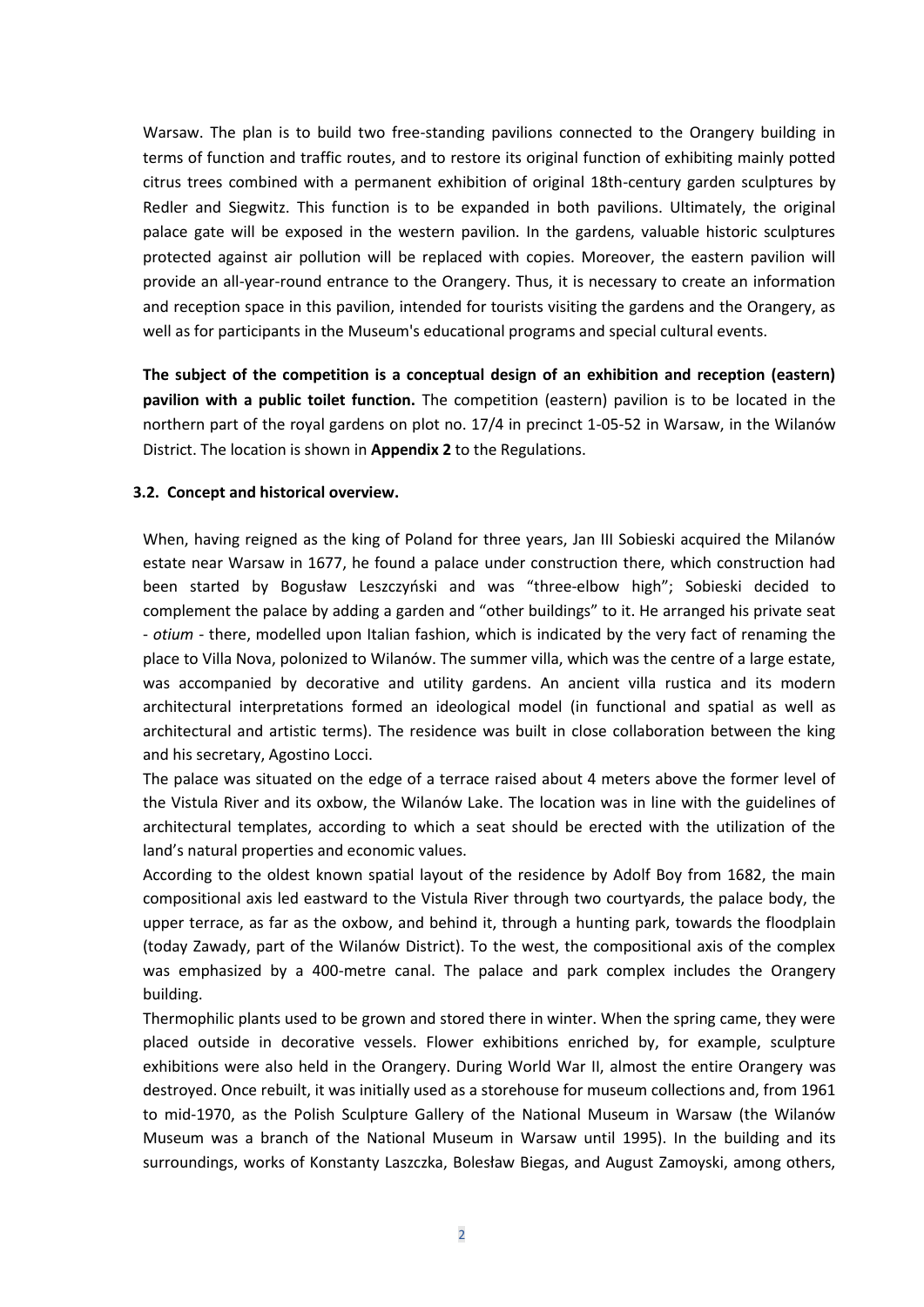as well as early works by Xawery Dunikowski were presented. In the 1970s, a permanent gallery of arts and crafts from the Wilanów historic collections was established there.

Buildings of the Orangery, pseudo-medieval gate and Fig Tree Conservatory, arranged in a line, separate the northern royal gardens from the utility facilities. The Orangery has undergone numerous reconstructions - the most important stages are presented in **Appendix 3** to the Regulations.

The Orangery took its present shape during the reconstruction in 1955-1959. The building layout has the shape of an elongated rectangle with the dimensions of 75 x 10 m. In the 1950s, a two-story brick building with a basement (with a gas stove), which houses the Museum's auxiliary and technical rooms, was added on the north side. A partial basement was made in the western part of the building and vertical circulation paths in the form of a service lift and a reinforced concrete staircase were constructed. The existing built-up area is approximately 920m² - **Appendix 2** to the Regulations. The building inventory is presented in **Appendix 4** to the Regulations.

The main entrance to the building is on the eastern side. The eastern facade (reconstructed in 1818-1822 according to a design by Christian Piotr Aigner and Stanisław Kostka Potocki) forms a column portico with Corinthian-style columns. At the same time, the southern facade was fitted with French windows. Its divisions are copied on the northern facade with the use of blind windows; this solution was designed during the building reconstruction in 1959. The western facade without windows, fitted with a door portal.

At present, the place designated for the planned glass pavilions is taken by temporary containers of the northern facilities intended for dismantling.

## **3.3. Characteristics.**

The planned project is dictated by the necessity to carry out necessary restoration, renovation and revalorization work in the Orangery building and adapt it to the needs of the disabled. The building will be restored to its original character with the exhibition of citrus plants and the 18th-century stone sculpture collection of the Museum of King Jan III's Palace in Wilanów. Moreover, the main space of the Orangery will be used to organize the Museum's cultural and temporary events.

The Orangery space, together with the pavilions (including the competition pavilion), will be used by visitors to exhibitions organized in the Orangery building as well as during cultural and commercial events.

The planned expansion of the two pavilions along with the existing main building of the Orangery will form a complementary commercial space, bringing together the functions of a natural museum exhibition, an exhibition of works of art, cultural and natural education and a related recreational offer. In addition, apart from closed events, the eastern (competition) pavilion will serve as a public toilet for the northern park area.

The pavilions will be supplied from the Museum's existing technical infrastructure. The building is connected to the water supply, sewage, electricity and gas networks.

**The eastern (competition) pavilion** of one or two storeys and with an underground storey is to form **the main entrance to the Orangery building, adapted to the needs of the disabled. The**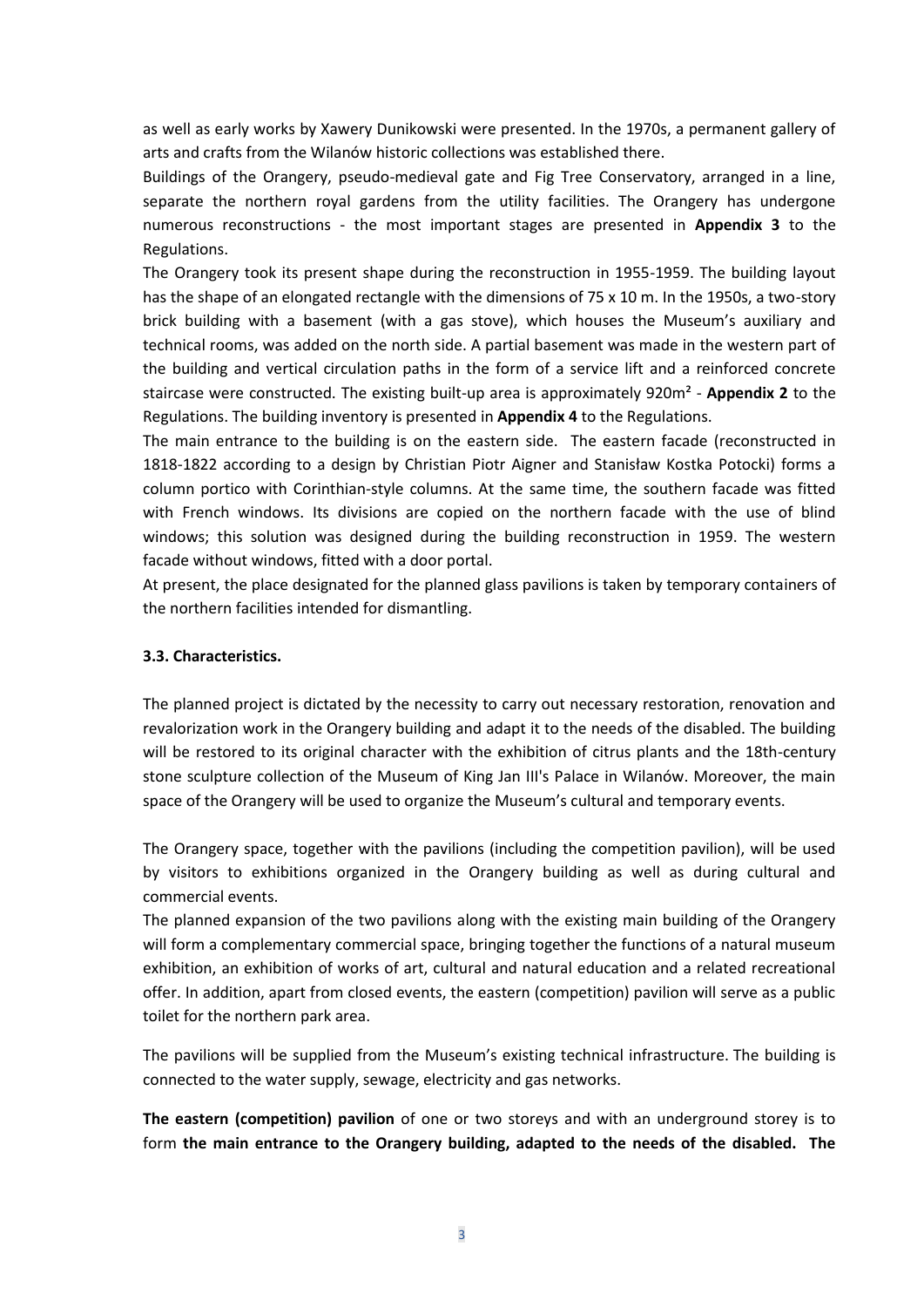**pavilion should include a reception area (a foyer), a cloakroom, toilets for men, women and the disabled, a room for a parent with a child, two utility rooms, vertical circulation paths (stairs, a lift), an information point and, possibly, a museum kiosk.** The pavilion entrance should be equipped with ticket machines and ticket gates authorizing access to individual functional zones of the Orangery, as well as with access control. Moreover, considering the epidemic conditions, please suggest an aesthetic and aligned with the design solution for disinfecting visitors.

The rooms and the building should meet the applicable Technical Conditions.

It is planned to make breaks through the wall (passageways) to connect the pavilion to the Orangery building. Places selected for future door openings were designated by means of archival inquiries to be located in the places of former heating furnaces. A historical analysis of the architectural development phases of the Orangery building is presented in **Appendix 3** to the Regulations.

The planned built-up area of the pavilions together with the land development will be within the boundaries of the area indicated in **Appendix 2** to the Regulations.

## **3.4. Development limitations.**

3.4.1. Guidelines for and restrictions on the location, form and finishing materials of the facility according to the letter of the Mazovian Conservator of Monuments of July 10, 2019, reference number WZW.5183.728.2019.KBD. Please note that any logos and other marketing materials are excluded.

(...) The planned expansion, despite the reversible nature of the project, should be characterized by high quality of the architecture, the materials used and the fit-out. The expansion should interblend with the existing (historical and natural) surroundings harmoniously, with full respect for the historic values.

The extension should be designed in a manner that does not disturb the symmetry of the northern facade of the historic building. The designed facilities should have an independent structure that does not interfere with the historic substance of the facility; all construction work should be reversible in a manner that does not interfere with the structure and the technical condition of the monument. The line of the Orangery cornice should be adopted as the maximum height of the facade of the new cubature (...). It is recommended that the extension should be of a contemporary nature with a light pavilion structure and appearance, forming only a background and a functional complement to the existing building, while it must not efface the clarity of the historical structure. It is advisable that the designed pavilions should be drawn back in relation to the front facade and moved away from the side facades of the avant-corps (from the 1950s). The extension should be drawn back compared to the planes of the gable walls. Particular attention should be paid to the exposition of the eastern facade, which should preserve the symmetry of the portico composition to the maximum extent. (...)

3.4.2. Museum's guidelines and restrictions It is recommended to use a shed roof or a gable roof. The floor should meet requirements typical of an orangery and garden structures with optimal utility values and the maximum visual neutrality (the floor in the Orangery requires replacement, with the same assumptions). The doors to the pavilions should be high enough to make it possible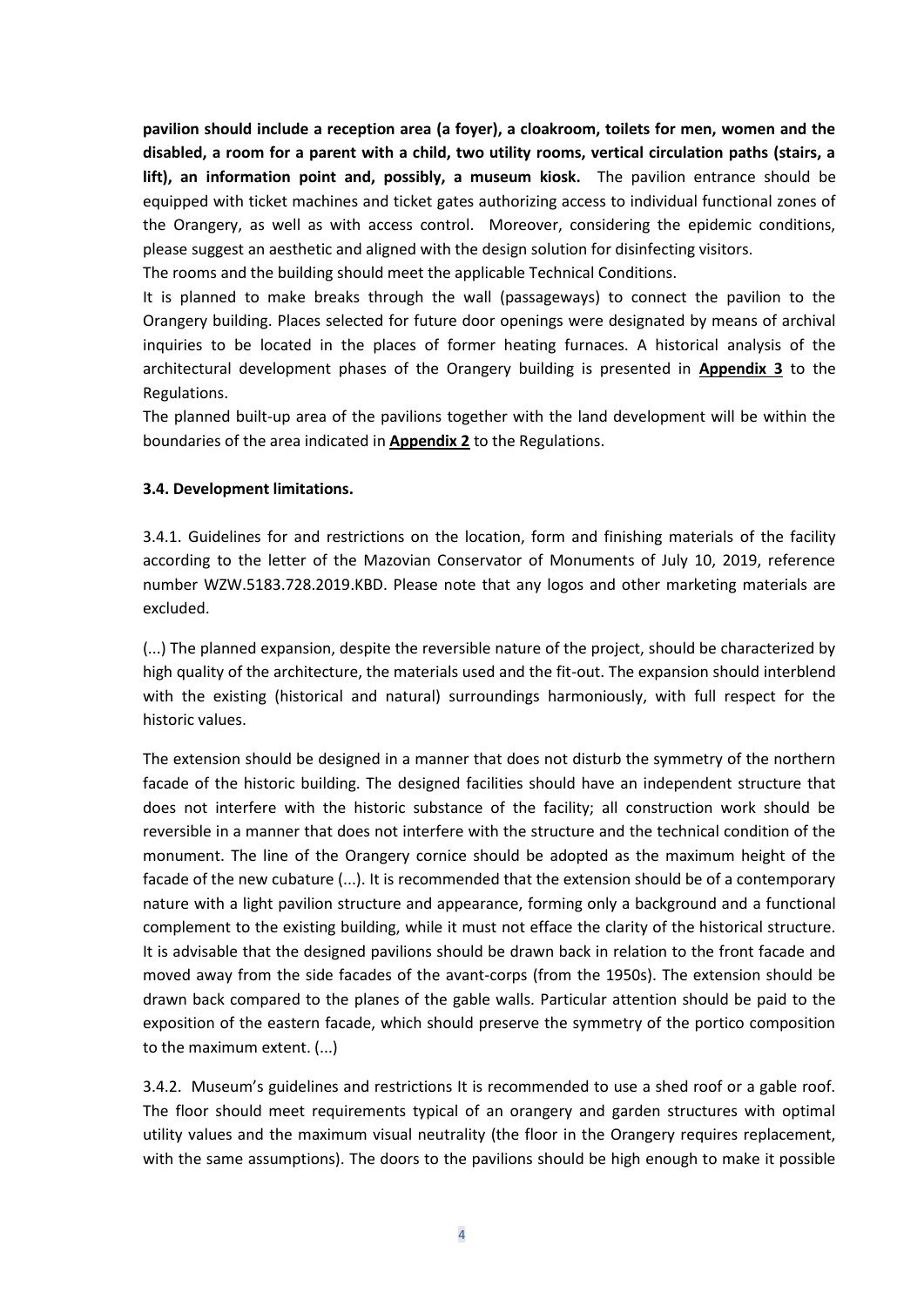to bring in potted trees and sculptures up to the height of 4 m. The pavilions should provide an appropriate visual "breath" and proper exposure (vide the palace gate).

The passageways from the pavilions to the Orangery should take into account the drawing of arcade blind windows (the axis, partial or full filling, with maintained the climatic insulation of the space). The location of the passageways is presented in Appendix 3 to the Regulations.

# **3.5 Users.**

The facility with a toilet function and land development elements have to comply with general accessibility requirements, in line with the principles of universal design; in particular, it should address the needs of users with special needs, including people with disabilities, the elderly or caretakers with young children.

By means of its functionalities, it should positively affect the behaviour of people who would use the building and the adjacent area in terms of raising their awareness of the value of protected natural resources, ecology and good accessibility practices.

# **3.6. Functional program of the undertaking.**

# **3.6.1. Land development:**

Participants are asked to propose a development concept for the area in the immediate vicinity of the facility, for example as regards the paving and access to different parts of the building. The land development must not extend beyond the area marked on the layout and should take into account the existing neighbouring greenery. Only natural materials and native species can be used for landscaping. In addition, apart from closed events, the eastern (competition) pavilion will serve as a public toilet for the northern park area.

# **3.6.2. Facility – Toilet (Pavilion)**

- 1) women's toilet (at least 8 toilet bowls, 8 washbasins, an additional small washbasin and a basket for sanitary waste in each cabin);
- 2) men's toilet (at least 5 toilet bowls, 5 urinals, 6 washbasins);
- 3) 2 toilets for people with disabilities (1 toilet bowl, 1 washbasin) with a family functionality (changing tables); one of the toilets should be equipped with a place for changing adults with disabilities;
- 4) separate space for feeding a child/room for a parent with a child equipped with a washbasin, a changing table, an armchair, a basket for sanitary waste and a microwave oven.  $(8-10 \text{ m}^2)$ ;
- 5) 2 auxiliary rooms with a sink
- 6) cloakroom (for max. 300 people)
- 7) foyer/reception area
- 8) vertical circulation path
- 9) horizontal circulation path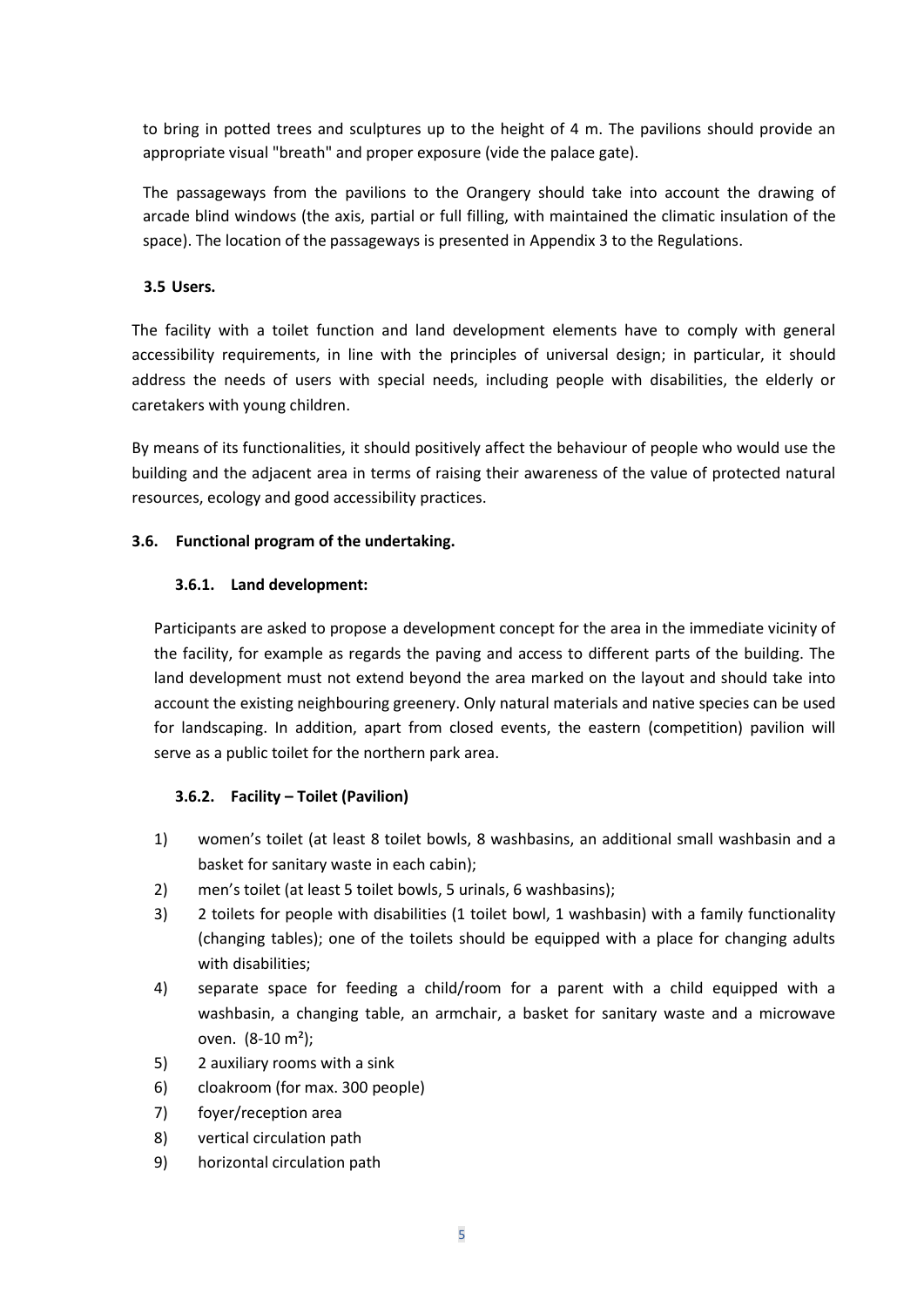## **3.7. Building.**

The eastern (competition) pavilion will be accessible from the gardens (the east side) and will include the main entrance to the Orangery building, adjusted to the needs of people with special needs. The pavilion should include a reception area (a foyer), a cloakroom, toilets for men, women and the disabled, a room for a parent with a child, two auxiliary rooms, circulation paths (stairs, a lift) and, possibly, a museum kiosk. The pavilion entrance should be equipped with ticket machines and ticket gates authorizing access to individual functional zones of the Orangery, as well as with access control. Moreover, considering the epidemic conditions, please suggest an aesthetic and aligned with the design solution for disinfecting visitors. The rooms and the building should meet the applicable Technical Conditions.

Parameters of the planned project:

- number of overground storeys/maximum height of the pavilions planned as part of the extension of the Orangery building - 1-2 / height ca. 6.60 m (up to the cornice of the existing Orangery building)
- number of overground storeys/maximum height of the existing Orangery building intended for renovation and reconstruction - 2 (ground floor + attic) / height ca. 10.635 m
- number of underground storeys of the pavilions planned as part of the extension of the Orangery building - 1

The built-up area of both pavilions together with the land development should be 730.00 m2 at the maximum. Appendix 3 to the Regulations. It is acceptable to lower the floor in the western pavilion in such a manner so as to properly expose the gate. It is acceptable to design a viewing mezzanine accessible from the stairs and the lift located (after the reconstruction) in the western part of the Orangery.

A model of the Orangery building can be made available to the Participants as a .dwg file upon request sent via the konkurskolo.pl platform. To receive the file, the Participant should log in to their profile and check the consent with the following content:

*"I will use the files that contain a model of the Orangery building of the Museum of King Jan III's Palace in Wilanów, provided by the Organizer (in the .dwg format), solely for the purpose of preparing the "2022 Bathroom Design" competition elaboration.*

*"The obtained model may be used only to prepare the "2022 Bathroom Design" competition elaboration."*

In the case of a team, the consent with the following content and placed on the platform should be checked by the team leader:

*"I have informed the design team about the rules of using the .dwg file with the Orangery building of the Museum of King Jan III's Palace in Wilanów, provided by the Organizer, and I declare on*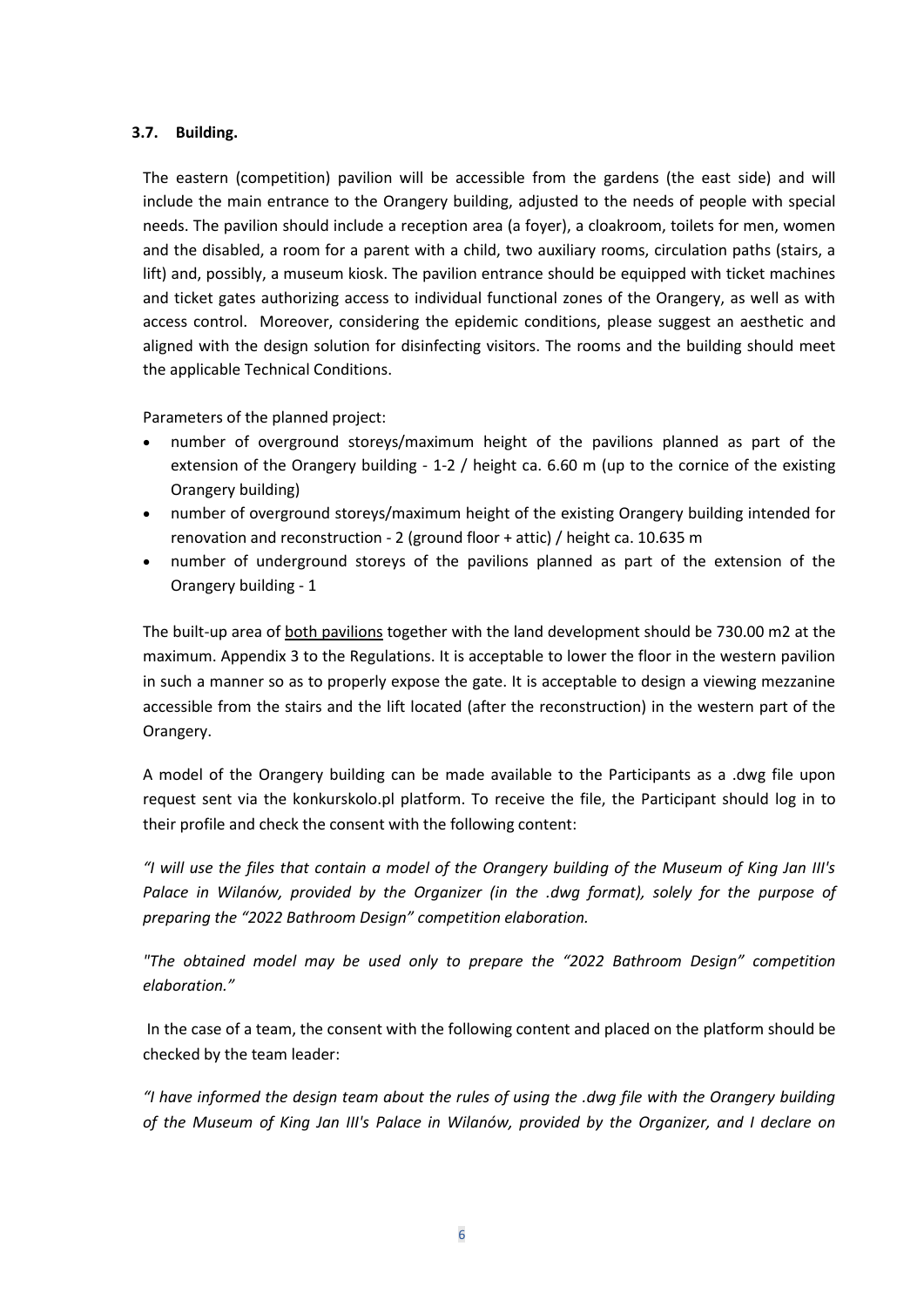*behalf of the design team that the .dwg file with the Museum of King Jan III's Palace in Wilanów will be used only for the purpose of preparing the "2022 Bathroom Design" competition elaboration."*

# **3.8. Operation and use.**

The toilet building must be easy to clean and use. Outdoor and indoor (finishing) materials as well as the structure should take into account the year-round long-term operation of the facility. The proposed materials should ensure the high quality and aesthetic appearance; they should be highly durable and resistant to damage and destruction.

The use of renewable energy sources (such as heat pumps, PV photovoltaic systems, energy storage solutions and other renewable energy solutions, excluding wind turbines) in the design to reduce to the maximum the operating costs of the building and to cut down pollution will be an additional advantage. The facilities should be provided with devices that minimize water consumption (the use of grey water) and minimize the volume of produced waste.

# **3.9. Equipment and finishing.**

The toilet should be equipped with KOŁO and GEBERIT brand articles and other products offered by companies of the Geberit Group. The wall finishing should be easy to clean. The type of materials and execution technology used for the facility should be selected by the designer; however, the preference is given to solutions that will not increase the cost of the prospective project, while providing the high quality and durability. The Competition Participant should choose the kind and type of fittings, accessories, wall cladding, lighting, mirrors, hangers, and the like. Guidelines for universal design of public spaces can be found here:

- 1) [https://www.geberit.pl/serwis/szkolenia/webinaria/webinarium-o-projektowaniu](https://www.geberit.pl/serwis/szkolenia/webinaria/webinarium-o-projektowaniu-uniwersalnym.html)[uniwersalnym.html](https://www.geberit.pl/serwis/szkolenia/webinaria/webinarium-o-projektowaniu-uniwersalnym.html)
- 2) [https://www.geberit.pl/serwis/szkolenia/webinaria/projektowanie-przestrzenie-uzytecznosci](https://www.geberit.pl/serwis/szkolenia/webinaria/projektowanie-przestrzenie-uzytecznosci-publicznej.html)[publicznej.html](https://www.geberit.pl/serwis/szkolenia/webinaria/projektowanie-przestrzenie-uzytecznosci-publicznej.html)

# **3.10. Installations.**

The Orangery building is connected to the Museum's water supply, sewage and heating networks. It has a provided power supply and wiring.

The design should include indoor and outdoor lighting of the facility (as backlight and illumination of the pre-entrance area) as well as lighting control solutions. However, it is not required to present any industry-specific solutions in the conceptual design; it doesn't have to include installation or structure designs. Outdoor lighting must be designed in a manner that prevents the so-called "light pollution" considering that the facility is located in a place with no sources of artificial light. Noise generated by ventilation devices and heat pumps must be reduced by means of special technology solutions to the levels and standards specified in the regulations. The pavilion entrance should be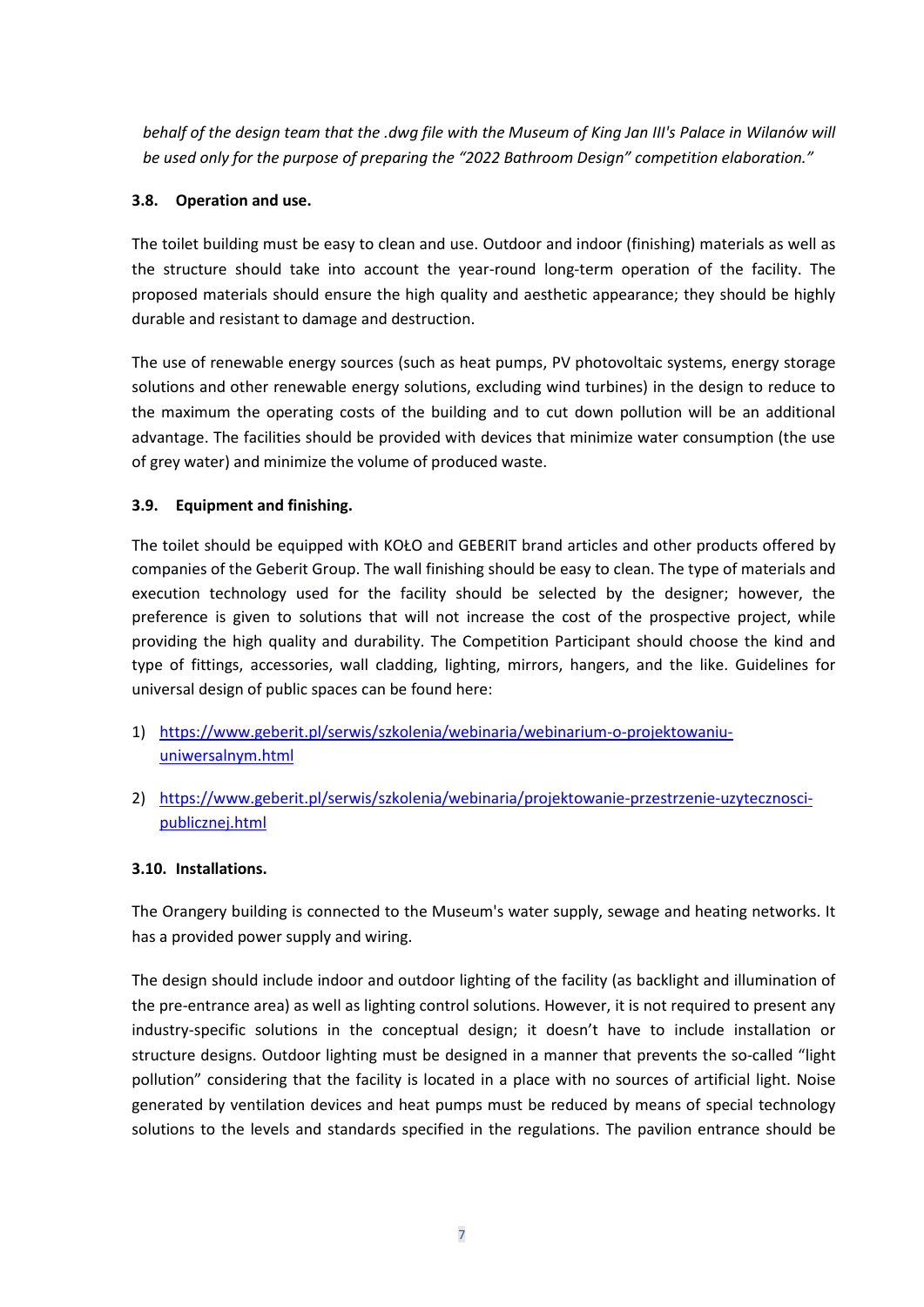equipped with ticket machines and ticket gates authorizing access to individual functional zones of the Orangery, as well as with access control.

# **4. Scope of the design.**

## **4.1. Board.**

The design should be placed onto two boards saved in an electronic form.

Boards in the B1 format (100 x 70 cm) in a **horizontal layout**. Each board will bear a tag placed in the upper right corner. The tag box can have the following maximum dimensions: **length 100 mm** and **height 15 mm**, in a horizontal layout.

Tag – a four-digit number generated by the Organizer upon the receipt of the Competition application (Regulations, section 7).

## **4.2. Minimum board content.**

- 1) Land development design, 1:500 scale;
- 2) Plan, section, facades, 1:50 scale;
- 3) 2 colour visualizations of the facility in its surroundings (photos of the vicinity of the designed pavilion are all included in **Appendix 5** to the Regulations);
- 4) development of a selected wall or indoor walls with basic dimensions and colours, 1:20 scale;
- 5) colour visualization of the bathroom interior; at least 2 visualizations in 1:20 scale;
- 6) technical description, including technological and material solutions, details of the installations in the designed facility, and all other information needed to understand the selected solutions;
- 7) list of bathroom fittings (washbasin, toilet bowl, urinal, installation rack) together with their type.

# **4.3. Contents of the application.**

An application with a competition design will be accepted once the Participant has uploaded all the following elements at [www.konkurskolo.pl:](http://www.konkurskolo.pl/)

- 1) 2 boards (for 300 dpi printing), saved in a full version, 100 x 70 cm format (horizontal), JPG, 300 dpi, RGB profile; one board of up to 30 MB, resolution of 11000 x 7800 - 12500 x 8600 px;
- 2) 2 boards (72 dpi miniature), saved in a full version, 100 x 70 cm format, JPG, 72 dpi, RGB profile; one board of up to 5 MB, resolution of 2750 x 1900 - 2900 x 2050 px;
- 3) 7 board elements saved separately, JPG, maximum 2 MB/file:
	- a) land development design, 1:500 scale,
	- b) visualization of the facility in its surroundings,
	- c) visualization of the bathroom interior,
	- d) plan, 1:50 scale,
	- e) section, 1:50 scale,
	- f) single element of up to 2 MB and resolution of 2500 x 2500 px,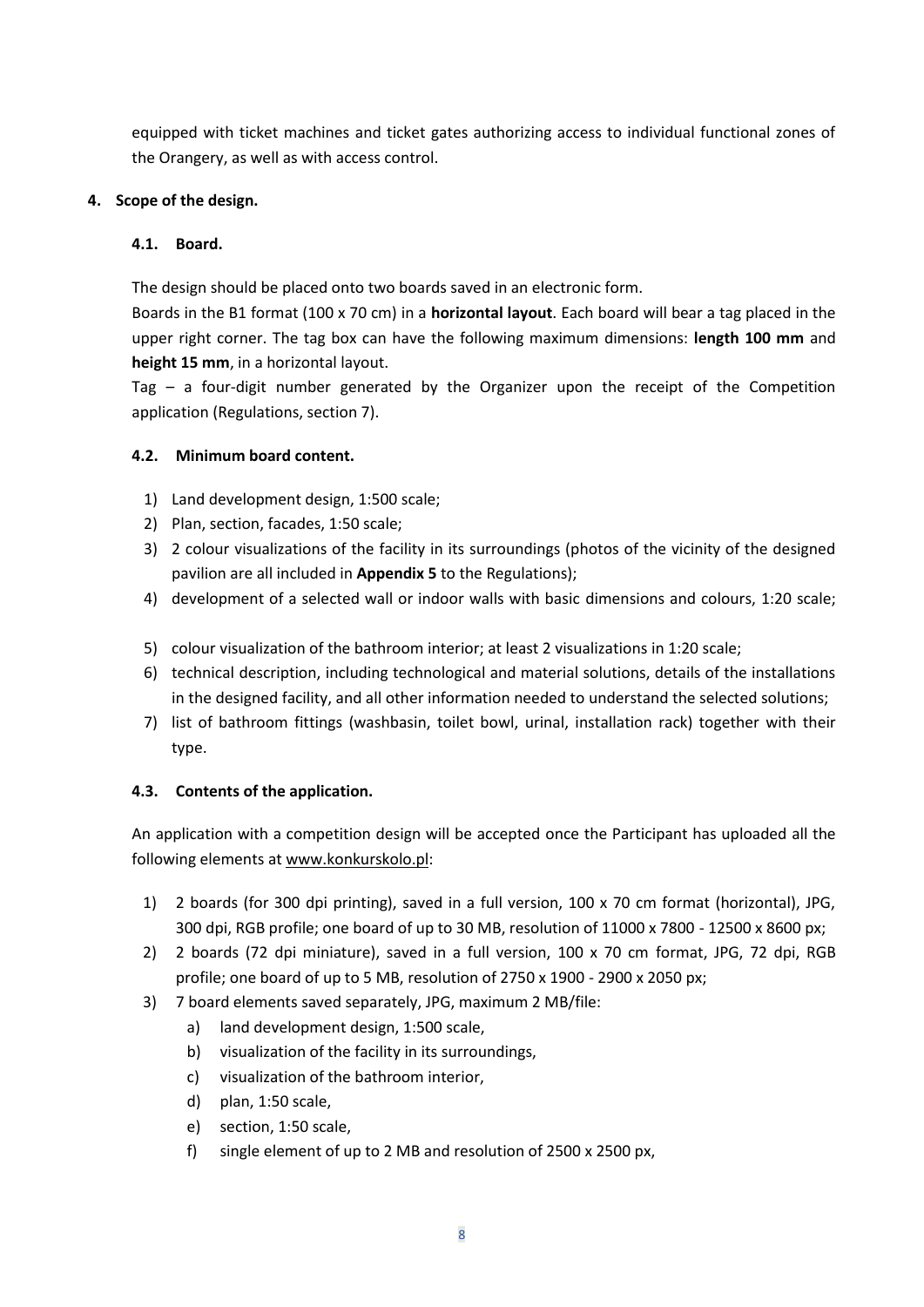4) technical description of the board (text - 2500 characters with spaces at the maximum);

The Organizer reserves the right to disqualify works that do not meet the said requirements.

#### **5. General terms and conditions.**

#### **5.1. Participation in the Competition.**

This is an open Competition; any adult natural persons with full legal capacity and **a place of residence in Poland, another Member State of the European Union, as well as Ukraine and Belarus may participate in the Competition.** 

Submitted works must not be directly related to the business activity conducted by the Participants or performed as part of their business activity; the works must not be an outcome of an order/services within the framework of the Participant's business activity (which should be understood as follows: The Competition Participant must not mark the works with the name or graphic designation of the business activity; the competition design must be solely the result of work of the Competition Participant or members of the design team; the competition design must not be a project previously made for a third party within the framework of the business activity). The works may be prepared by natural persons running a business activity; however, the works must not be prepared within the framework of that business activity or under the name/brand of that business activity.

Employees, associates, and representatives of the Organizer and the Partner, individuals involved in the organization of the Competition, as well as their close family members are not eligible for the Competition. The close family member shall be understood as a spouse, ascendants, descendants, siblings, relatives in the same line or degree, adoptive persons and their spouses, as well as cohabitants.

Competition Participants may contact the Organizer by only using the form intended for this purpose, available at nazwaskolo.pl. Any attempts to contact the Organizer or the competition jurors via other channels may result in disqualification.

#### **5.2. Participation of a design team**

The Competition is also opened to design teams made of natural persons who meet the requirements defined in point 5.1 above. These requirements must be met individually by each team member.

A team shall be considered as a single Participant. The team should appoint a person to represent them in the Competition, namely the team's representative.

If a design team takes part in the Competition, its members as natural persons may be required to provide individual written statements to confirm that they meet Competition eligibility criteria.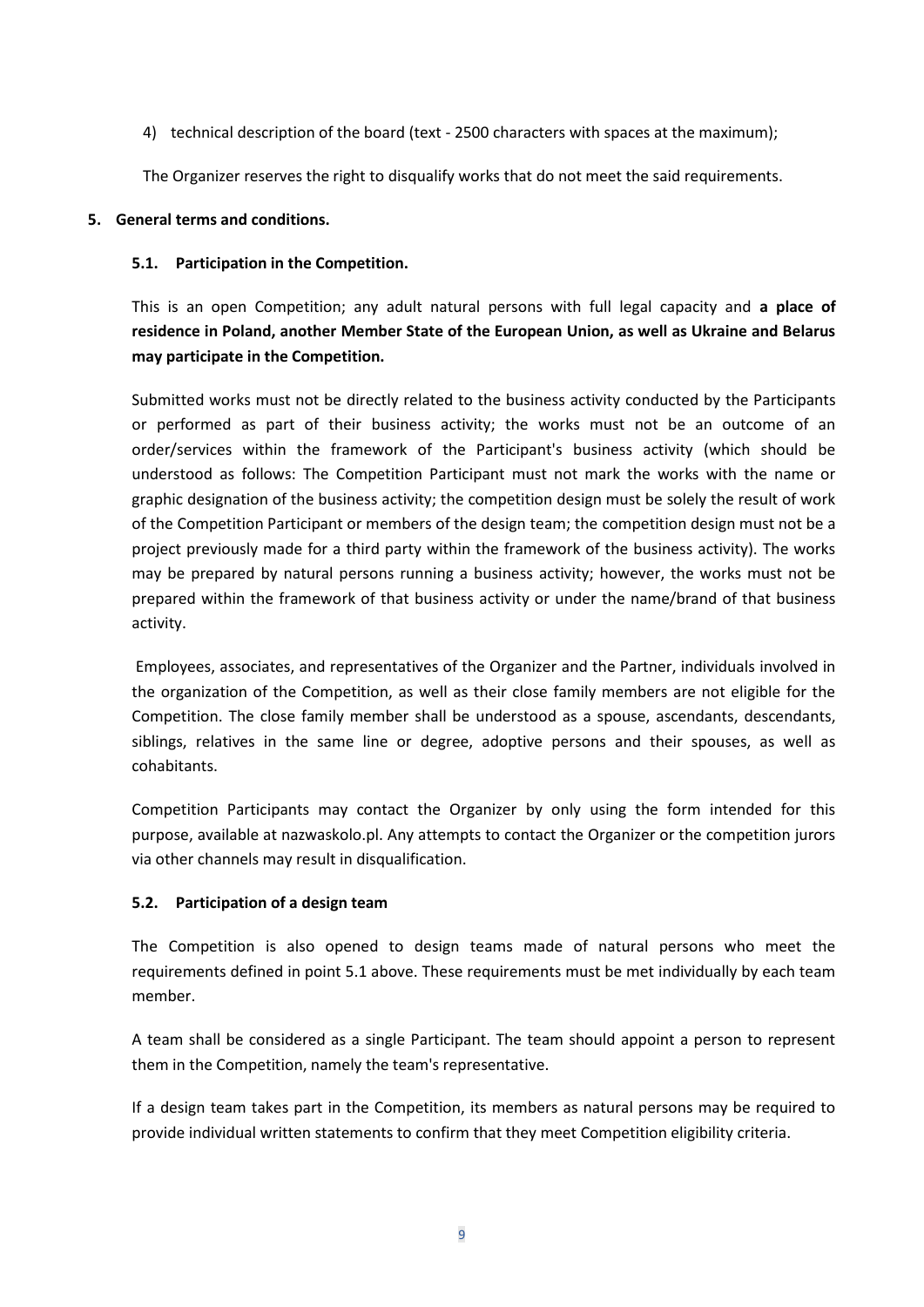Statements of natural persons – members of the design team include their consent to providing their first name and surname and to the submission of the Competition designs by their designated representative.

# **5.3. Acceptance of the Competition Regulations.**

In order for the design to qualify for the Competition, the Participant shall accept these Regulations together with its attachments, and in particular they shall give their consent to the processing of their personal data, and in the case of collective work, such acceptance and all other consents and declarations provided for in herein shall be required from each and every member of the design team.

The Regulations shall be accepted via the Competition website.

Applications which do not comply with the terms of these Regulations will not qualify for the Competition.

## **5.4. Confirmation of copyrights.**

By joining the Competition, the Participant declares that they are holders of exclusive and unlimited proprietary and personal copyrights to the submitted works. If a team design referred to in section 5.2 above joins the Competition, team members shall declare that they are the exclusive co-authors, with unlimited proprietary and personal copyrights to the submitted works. By joining the Competition, Participants declare that their entitlements do not infringe the rights or entitlements of third parties in any way.

Competition Participants shall be responsible for the accuracy of the data they provide. The Organizer shall not be responsible for inaccuracies in the data provided by the Participant.

#### **5.5. Posting of the competition design.**

Participants shall post their competition designs on their own (the form and content of the design have been detailed in section 4 of the Regulations) via the dedicated [www.konkurskolo.pl](http://www.konkurskolo.pl/) website, and shall take part in three competition categories (making up altogether "**the Competition**"):

- 1) **Main Competition** designs shall be assessed and recognized by the Competition Jury.
- 2) **Internet Competition** designs shall be assessed by Internet users with honourable mentions.
- 3) **"Debut of the Year" Competition** designs shall be assessed and recognized by the Competition Jury.

Only Participants who are not members of a design team within the meaning of section 5.2. of the Regulations and who have been at least  $2^{nd}$ -year students at the Faculty of Architecture during the term of the Competition shall qualify for the "Debut of the Year" Competition.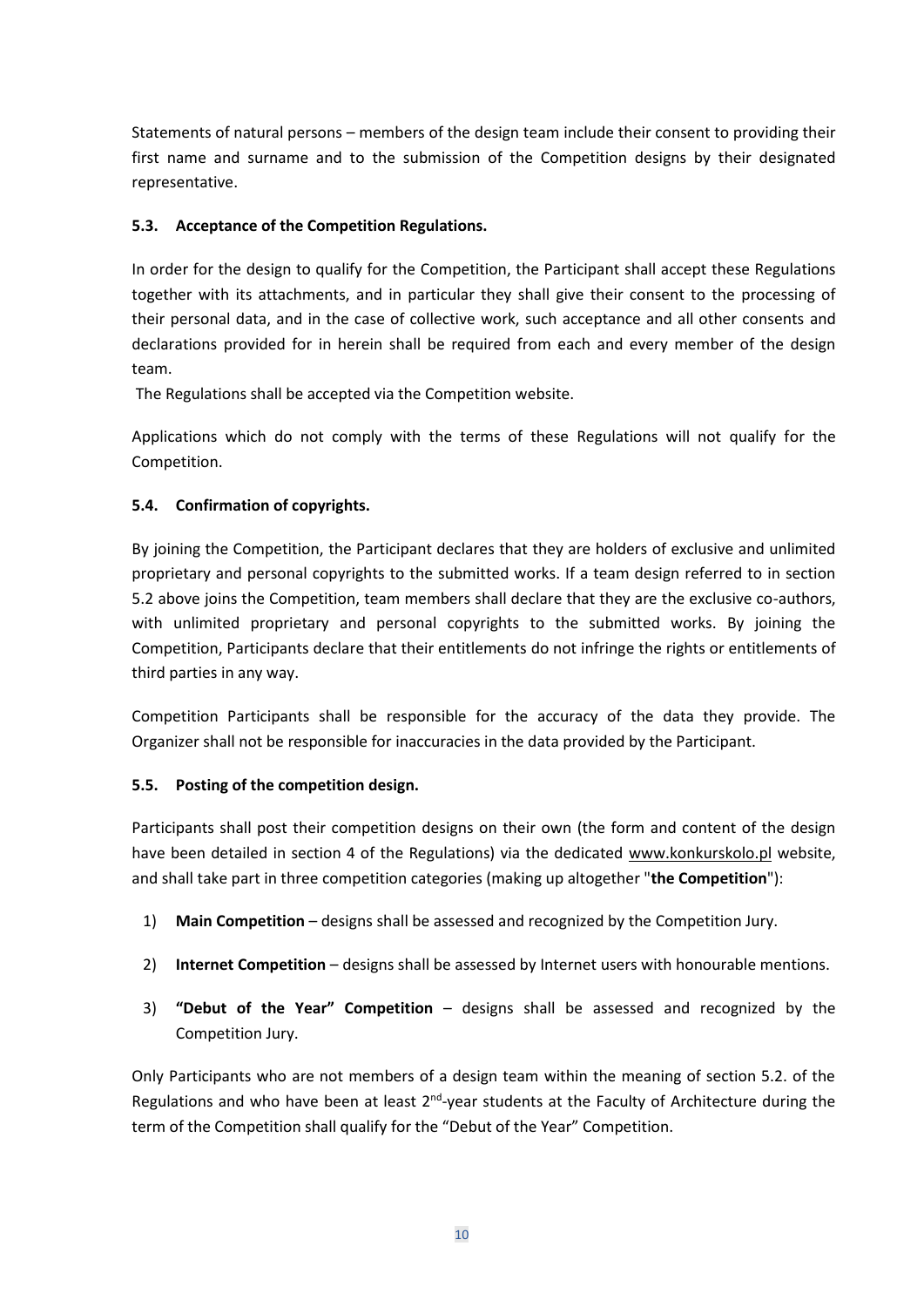# **5.6. Awardees' consent to the transfer of proprietary copyrights.**

Depending on the award and honour received, authors of awarded and honoured works undertake to:

a) transfer to the Organizer the proprietary copyrights to the design awarded with the Competition Grand Prix, to the extent and under the terms and conditions defined in a separate agreement (see the contents of the agreement included as **Appendix 6** to the Regulations),

or

b) grant the Organizer a license to use the design recognized with the  $1<sup>st</sup>$ ,  $2<sup>nd</sup>$  or  $3<sup>rd</sup>$  degree honourable mention, the special award, the award from Internet users in the "Debut of the Year" competition, to the extent and on the terms and conditions defined in a separate agreement (see the contents of the agreement included as **Appendix 6** to the Regulations).

## **5.7. Anonymity.**

The Main Competition shall be conducted in anonymity until the announcement of the results. Jury members who assess designs shall have no access to the Participants' personal data.

## **5.8. Design development costs.**

Competition design development costs shall be borne solely by the Competition Participant.

# **5.9. Processing of personal data.**

Competition Participants' personal data shall be processed in accordance with the principles set out in applicable legislation, i.e. in Regulation (EU) 2016/679 of the European Parliament and of the Council on the protection of individuals with regard to the processing of personal data and on the free movement of such data, and repealing Directive 95/46/CE (hereinafter: "GDPR") and the Personal Data Protection Act of 10 May 2018 (Journal of Laws 2019.1781, consolidated text of 19/09/2019).

Geberit sp. z o.o. with the registered office in Warsaw, ul. Postępu No. 1, 02-676 Warszawa (the Organizer) shall be the Controller of personal data in connection with the organization of the Competition.

By applying for the Competition, the Participant acknowledges that the personal data they provide will be processed for the purpose of the proper management of the Competition by the Organizer, under the terms and conditions set forth herein.

The processing of personal data shall be based on the consent received from each and every Participant.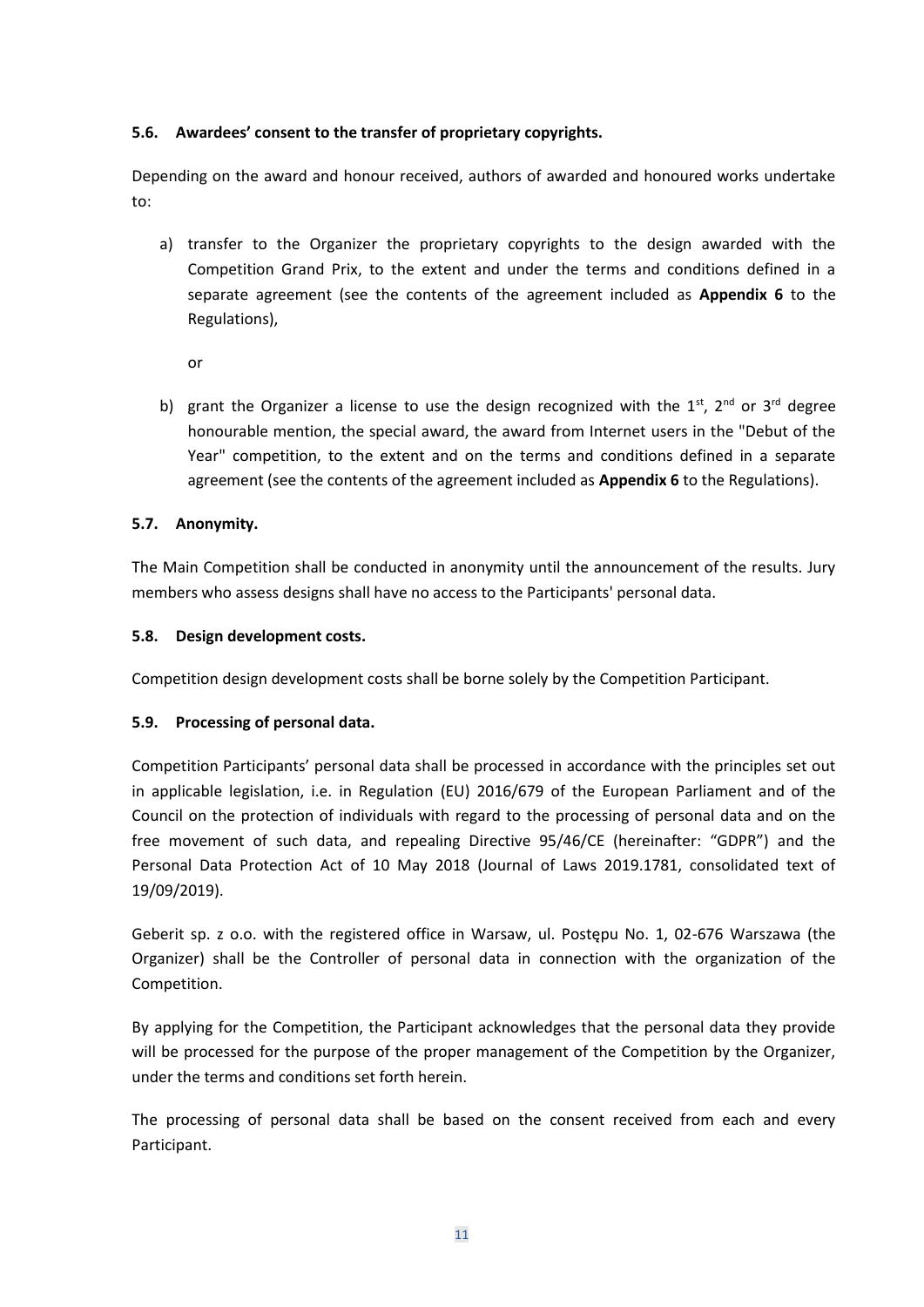The Participant who has failed to consent to the processing of data for the purpose of organizing and managing the Competition will not be able to join the Competition. Each Participant may withdraw their consent to the processing of personal data for the purpose of organizing and managing the Competition at any time. The Participant who withdraws their consent to the processing of data will not be able to take part in the Competition. The consent shall be withdrawn in writing and sent to the Controller's address: Geberit sp. z o.o., ul. Postępu 1, 02-676 Warszawa or electronically at [geberit.pl@geberit.com.](mailto:geberit.pl@geberit.com)

The Participant may consent to the processing of their personal data for the purpose of promoting future competitions of the Organizer, holding exhibitions of works submitted with the Competition and making such works available online. The Organizer shall process the personal data of individuals who have consented to their processing for the purpose referred to above for a period of 10 years. The Participant may withdraw their consent granted within the said scope at any time. The withdrawal of the consent to data processing within the said scope shall in no way prevent the Participant from taking part in the Competition. The consent to data processing shall be withdrawn in writing and sent by mail to the address of the Data Controller or electronically to the Data Controller's email address, as provided above.

Each Competition Participant shall have the right to access and correct their personal data. Each Participant shall also have the right to rectify and delete their data or limit the processing thereof. Details of the Competition Participants' rights have been provided in the Legal Notice for Competition Participants included as **Appendix 8** to the Regulations.

The personal data of the Competition Grand Prix Winner may be made available to the Partner in connection with the transfer of proprietary copyrights to the awarded Designs to protect the Winner's personal copyrights, as required for the proper management of the Competition and the lawful use of the awarded Design.

Each Participant who has joined the Competition shall read the Legal Notice included in **Appendix 8** to the Regulations; the Legal Notice contains details on the processing of the Participants' personal data and the consent to the processing of such data in connection with the organization and management of the Competition. Consents to be granted before joining the Competition are listed in **Appendix 7** to the Regulations.

#### **5.10. Consent to the publication of data in the Internet Competition.**

By posting their work on the [www.konkurskolo.pl](http://www.konkurskolo.pl/) website, the Competition Participant agrees to provide the first and last name of the design author(s) and to publish the posted work with their image on the www.konkurskolo.pl website, against no separate remuneration. These details are published to enable Internet users to vote and to present the design to visitors to the [www.konkurskolo.pl.](http://www.konkurskolo.pl/)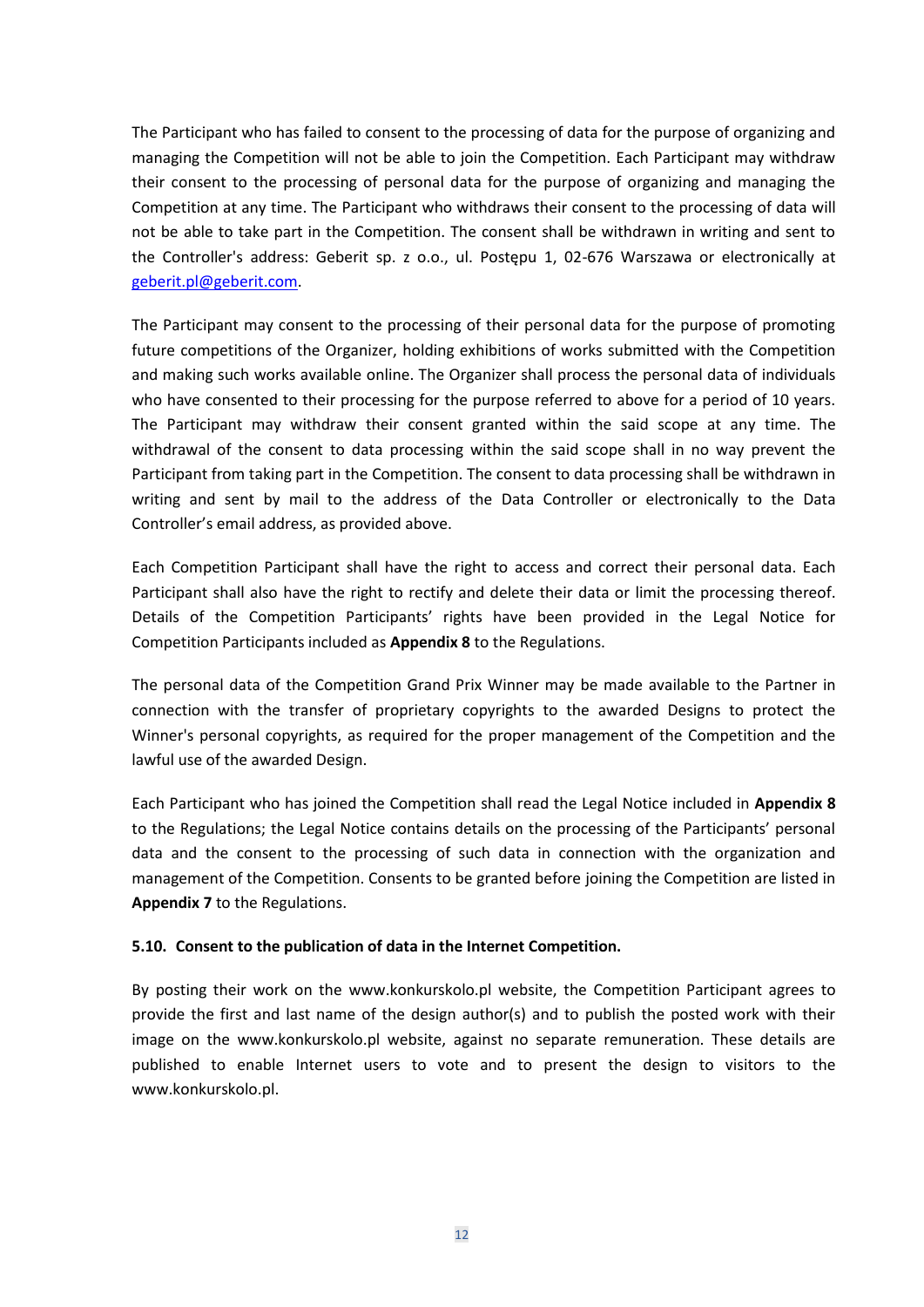## **5.11. Publication of awardees' data and image.**

By joining the Competition, the Participant consents to:

- 1) the publication of their first name and surname, their city of residence and the tag of the posted work on the list of awardees published a[t www.konkurskolo.pl;](http://www.konkurskolo.pl/)
- 2) the use of their image by the Organizer and the Partner in connection with the organization and promotion of the Competition, as well as the announcement of the results and the award ceremony.

Furthermore, the Participant authorizes the Organizer and the Partner, free of charge, to print and disseminate the design submitted in the Competition by means of its public presentation and exhibition for purposes of the organization and promotion of the Competition and the announcement of its results.

#### **5.12. Data privacy.**

The Organizer undertakes to keep the personal data referred to herein confidential, subject to the provisions of these Regulations and the law.

## **5.13. Acknowledgment of the Competition terms and conditions.**

The statements and consents referred to in these Regulations shall be acknowledged by each Participant/Team Member at the time of their registration for the Competition on the www.konkurskolo.pl website.

#### **6. Award, honourable mentions, remuneration.**

#### **6.1. Award and honourable mentions from the Competition Jury (Main Competition)**

| 1) | Grand Prix - "2022 Bathroom Design"            | PLN 25,000.00     |
|----|------------------------------------------------|-------------------|
| 2) | 1 1 <sup>st</sup> degree honourable mention    | PLN 7,000.00      |
| 3) | 1 $2nd$ degree honourable mention              | PLN 3,000.00      |
| 4) | 3 3 <sup>rd</sup> degree honourable mentions   | PLN 1,000.00 each |
| 5) | 1 special award for a bathroom interior design | PLN 5,000.00      |
| 6) | 1 special award (universal design)             | PLN 3,000.00      |
| 7) | 1 special award (Eco-thinking)                 | PLN 2,000.00      |
|    |                                                |                   |

The Competition Jury shall have the right to change the distribution of those awards and honourable mentions.

The first special award will be granted for the best-designed public toilet compliant with the universal design principles.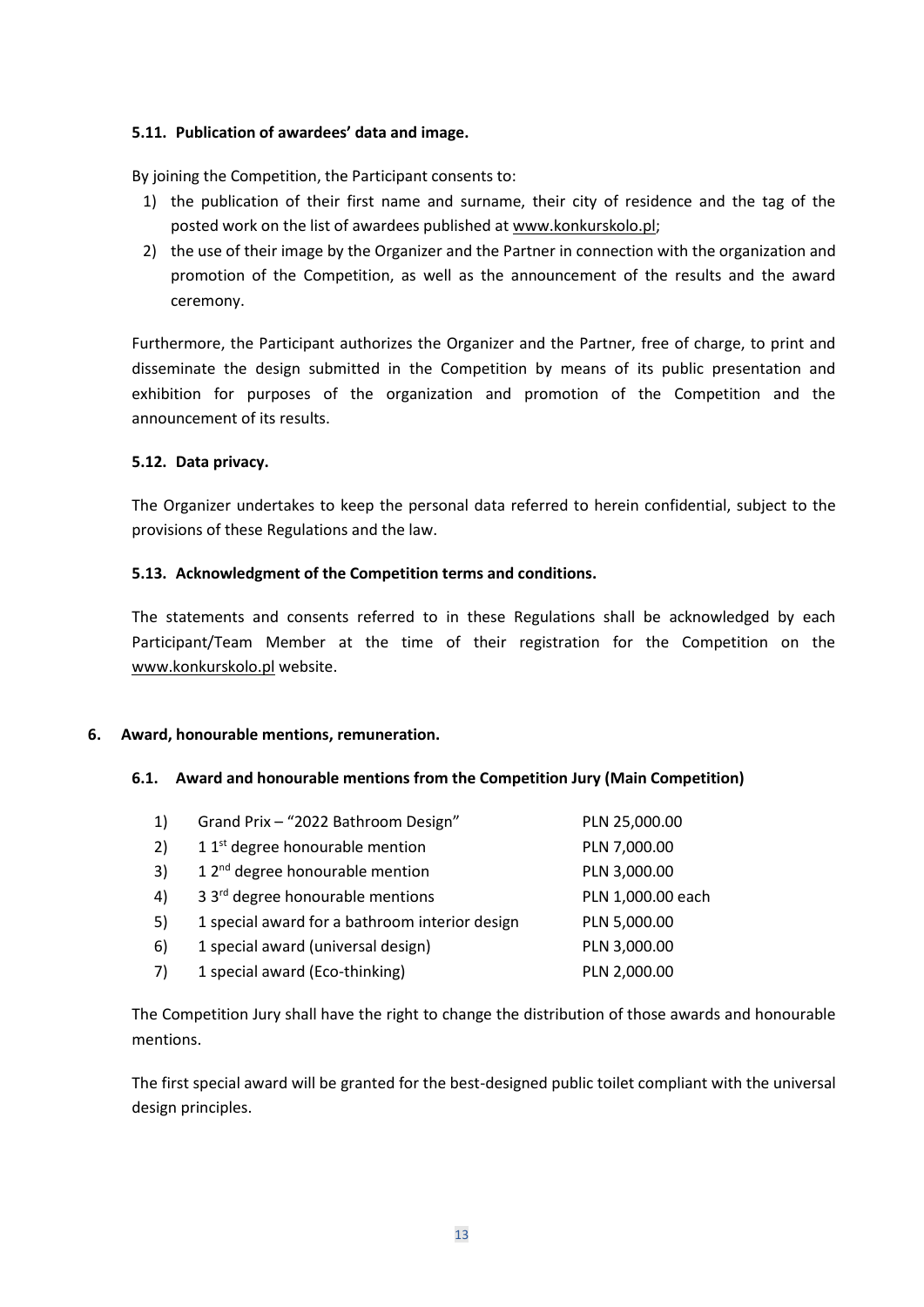The second special award will be granted for sustainable designing (the use of renewable and environment-friendly materials, the application of renewable energy sources, and design solutions intended to change non-ecological behaviour patterns among residents and tourists).

## **6.2. Honourable mention from Internet users (Internet Competition).**

| Internet users who take part in voting shall award: |               |
|-----------------------------------------------------|---------------|
| Internet users' honourable mention of               | PLN 1,000.00. |

## **6.3. Award in the "Debut of the Year" Competition**.

In the "Debut of the Year" Competition, the Competition Jury shall select 2 Participants who will be offered a **monthly paid internship** at an architectural design studio of the Organizer's choice. The internship start date shall be agreed upon individually with the winning Participants. *The award does not involve any cash prize.* 

# **6.4. Remuneration for transferring the proprietary copyrights and granting the license to use the Competition design.**

The remuneration for the transfer of the proprietary copyrights to the Organizer shall amount to PLN 1,000.00 gross in case of designs awarded with the Competition Grand Prix.

The remuneration for the license granted to the Organizer for the use of the design awarded or honoured in the Competition shall amount PLN 300.00 gross.

**NOTE: Detailed terms and conditions for the provision of the award, honourable mentions and the remuneration are set out in section 12 of the Regulations.** 

# **7. Application for the Competition and posting works at www.konkurskolo.pl.**

# **7.1. Application – individual design author.**

The Participant shall confirm that they wish to join the Competition by completing the registration form available at [www.konkurskolo.pl.](http://www.konkurskolo.pl/) The Participant shall tick off that they apply as an individual design author and shall provide the following details:

- 1) first name and surname;
- 2) address of residence;
- 3) email address;
- 4) phone number;
- 5) information on the year of university studies;
- 6) information on being at least  $2^{nd}$ -year student at the Faculty of Architecture and the name of the University (for the "Debut of the Year" Award);
- 7) information about foreign citizenship and the country of citizenship.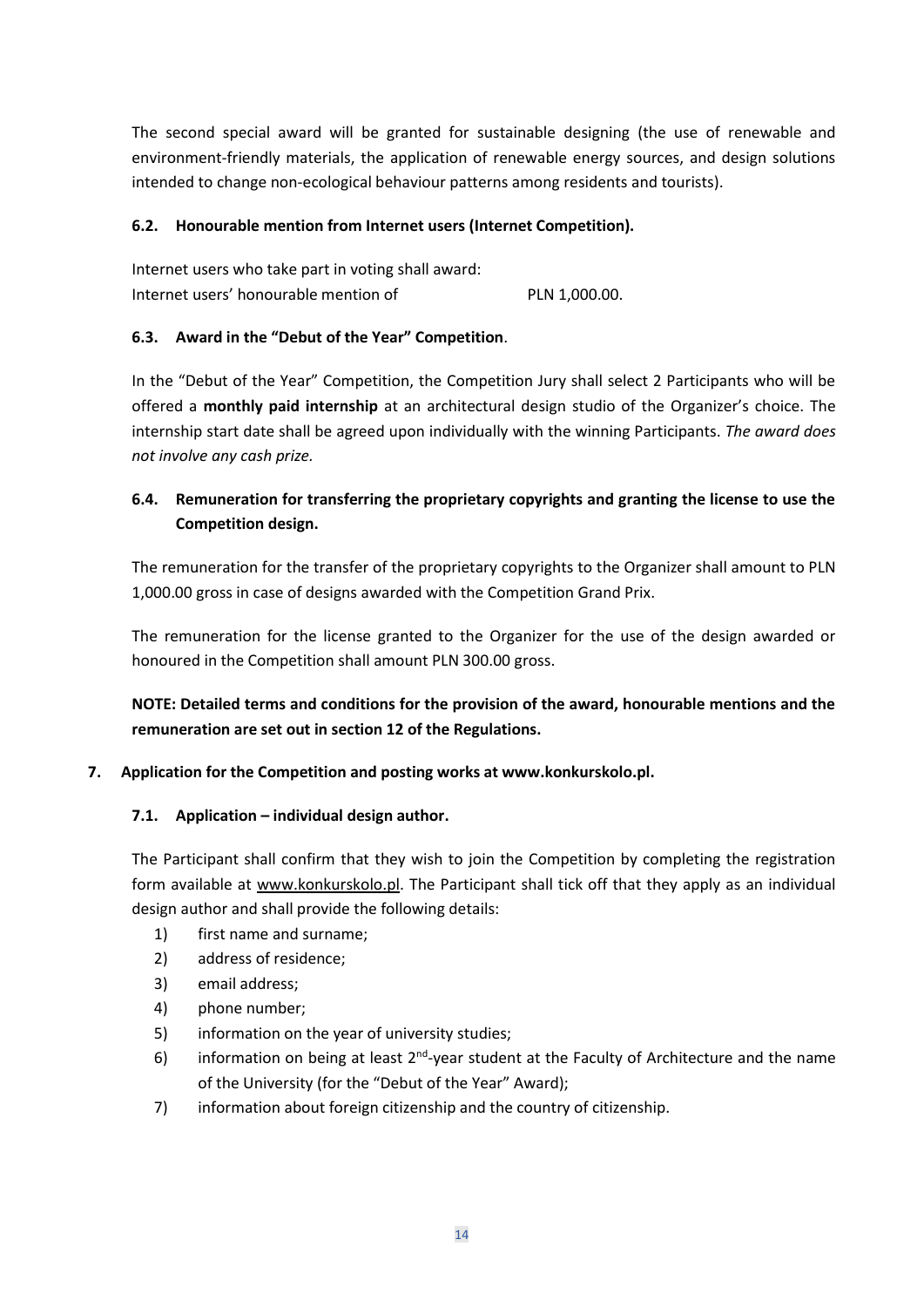The Participant shall accept the Competition Regulations, together with the appendices hereto, and shall grant other consents and make other statements required hereunder.

Participants who wish to compete for the additional award referred to in 6.2 and/or 6.3 above must include this information in the registration form.

# **7.2. Confirmation of registration – individual design author.**

The successful completion of registration shall be confirmed by an email sent at the provided email address. The email will be sent with a unique Tag (a four-digit number), a login and a password to access the Participant's profile a[t www.konkurskolo.pl](http://www.konkurskolo.pl/) to post or correct designs.

The Participant shall not disclose their Tag, login and password to third parties. It is assumed that any person logged in as a Participant is that Participant.

# **7.3. Application – Design Team.**

The Team Representative shall confirm that the team wishes to join the Competition by completing the registration form available a[t www.konkurskolo.pl.](http://www.konkurskolo.pl/)

The Representative shall mark that they apply as a design team representative and shall provide the their own following details:

- 1) first name and surname;
- 2) address of residence;
- 3) email address;
- 4) phone number;
- 5) Information about foreign citizenship and the country of citizenship.

The Representative shall accept the Competition Regulations, together with the appendices hereto, and shall grant other consents and make other statements required hereunder.

The Representative shall provide the following details of all team members:

- 1) first name and surname;
- 2) address of residence;
- 3) email address;
- 4) phone number.

# **7.3.1. Confirmation of registration – Design Team – team representative.**

The successful completion of registration shall be confirmed by an email sent to the address of the team representative. The email will be sent with a unique Tag (a four-digit number), a login and a password to access the Participant's profile at [www.konkurskolo.pl](http://www.konkurskolo.pl/) to post or correct designs. **The Design Team shall receive a single Tag, login and password.**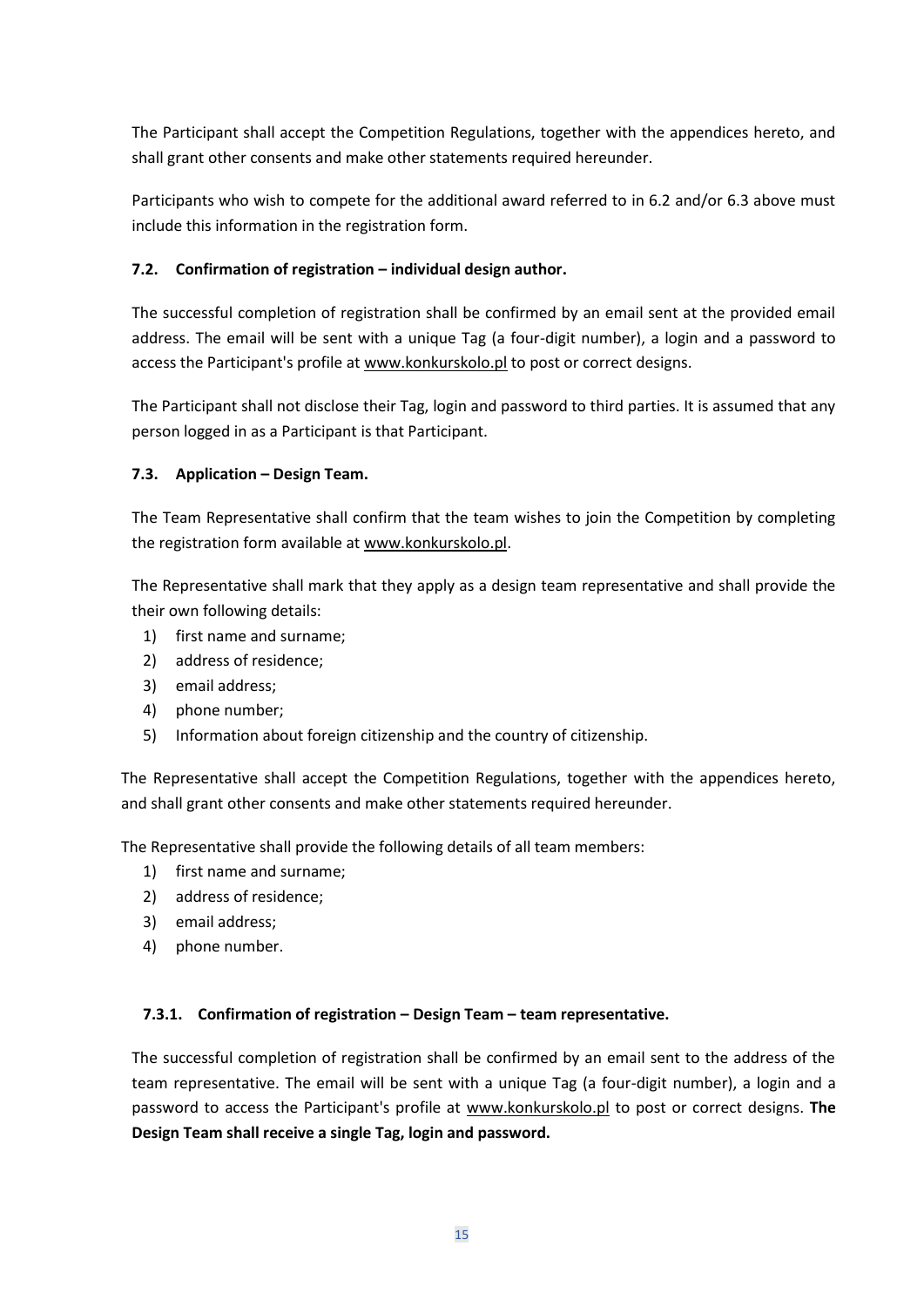The Participant shall not disclose their Tag, login and password to third parties. It is assumed that any person logged in as a Participant is that Participant.

**Note: the login and password shall be activated once all the team members have accepted the Regulations, have given the required consents and have made the statements.**

# **7.3.2. Confirmation of registration – Design Team – team members**

An activation link shall be sent to all team members at the email address provided by the team representative; under the link, they are required to accept the Competition Regulations, together with the appendices hereto, and to provide necessary consents and make statements referred to in section 5.2. above.

The work submitted by the design team shall be admitted only after the link has been activated (acceptance of the Regulations, granting consents and submission of statements) **by all the team members.**

Each member of the design team shall provide the Organizer with the following data:

- 1) first name and surname;
- 2) address of residence;
- 3) email address;
- 4) phone number;
- 5) Information about foreign citizenship and the country of citizenship.

#### **7.4. Posting of the competition design**

It is assumed that only Participants themselves will be able to post their designs at [www.konkurskolo.pl](http://www.konkurskolo.pl/) to take part in three Competition categories:

- 1) **Main Competition** designs shall be assessed and recognized by the Competition Jury;
- 2) **Internet Competition** designs shall be assessed by Internet users with honourable mentions;
- 3) **"Debut of the Year" Competition** designs shall be assessed and recognized by the Competition Jury.

The design form and content have been detailed in section 4 of these Regulations.

Competition designs may be uploaded until **4 May 2022, 23:59.** After that date, the posting will be automatically blocked with no option to join the Competition.

#### **7.5. Completion of posting the Competition work.**

Once the design has been posted on the website and **approved** by the Participant/Team Representative, access to editing will be blocked. Next, the Participant will receive information to confirm their participation in the Competition. Failure to **approve** shall be considered as the withdrawal from participating in the Competition.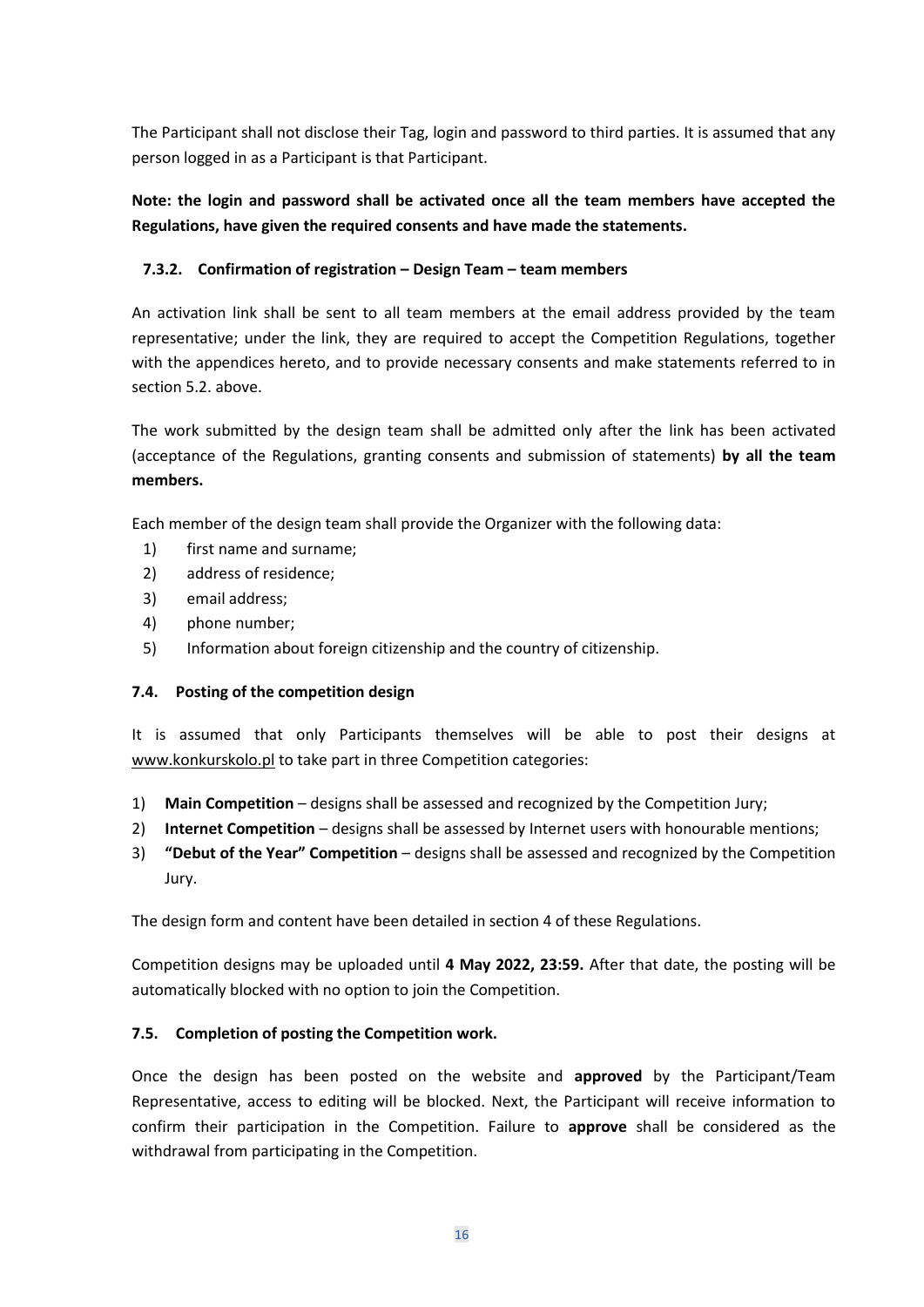## **Only one Competition design may be submitted from a single email address.**

#### **7.6. Obligation to update data.**

Each Participant, including the design team representative and other team members, shall immediately update their personal data, in particular, their active email address.

## 8. **Competition Jury:**

The Organizer has appointed the Competition Jury composed of:

- 1) Professor architect Ewa Kuryłowicz, PhD with habilitation, eng. Faculty of Architecture, Warsaw University of Technology, judge of the Association of Architects of the Republic of Poland, Warsaw;
- 2) architect Robert Konieczny KWK Promes;
- 3) architect Magdalena Federowicz-Boule President and Creative Director of the Tremend Studio;
- 4) Paweł Jaskanis Director of the Museum of King John III's Palace in Wilanów;
- 5) Marta Gutweter Architect of the Museum of King John III's Palace in Wilanów;
- 6) Barbara Kowalewska PhD with habilitation, Academy of Fine Arts in Warsaw, Museum of King John III's Palace in Wilanów
- 7) Ewa Zaraś-Januszkiewicz PhD with habilitation, Warsaw University of Life Sciences, Department of Environmental Protection and Dendrology;
- 8) Agnieszka Kalinowska-Sołtys APA Wojciechowski Architekci;
- 9) Mirosław Nizio Nizio Design International;
- 10) Marta Sękulska-Wrońska partner in the WXCA studio, President of the Warsaw Branch of the Association of Polish Architects, member of the College of Competition Judges of the Association of Polish Architects and the Mazovian Chamber of Architects;
- 11) architect Marcin Gierbienis laureate of the Competition;
- 12) Przemysław Powalacz President of the Management Board of Geberit Sp. z o.o.

In the first stage of evaluation of the designs, the Competition Jury shall short-list 20 designs for the Finalist Group by secret ballot on a coded website. Next, the Organizer shall print the selected works on 100 x 70 cm boards and shall present them at a meeting to the members of the Competition Jury for final evaluation and granting awards.

At that meeting of the Competition Jury, its members shall elect its chairperson from among them.

Resolutions of the Competition Jury shall become valid and effective when adopted by all its members. Resolutions of the Competition Jury shall be adopted by a simple majority of votes. If there is a tie, the chairperson shall have the casting vote.

In justified cases, a member of the Competition Jury may appoint a substitute, namely their representative.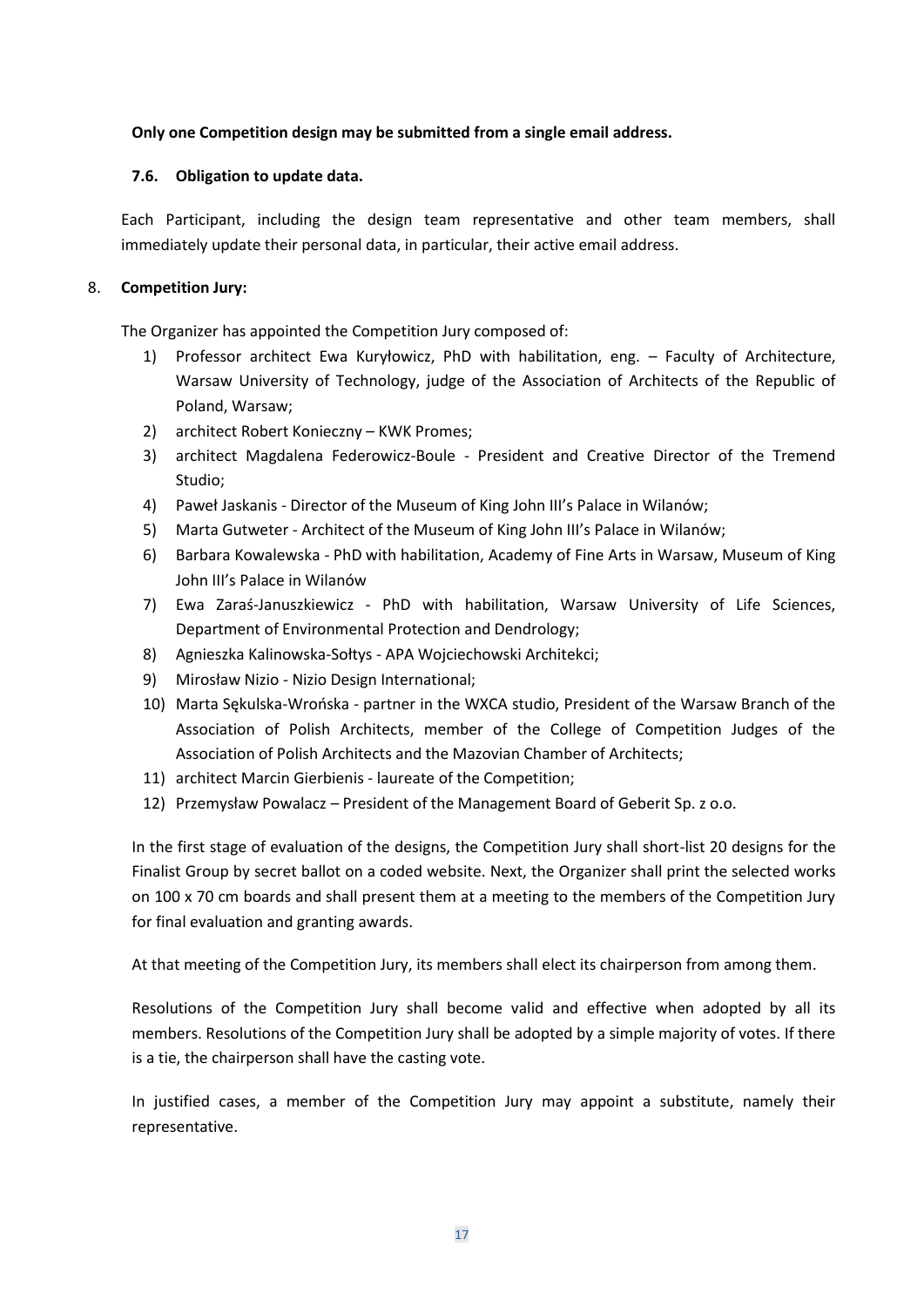# **NOTE: The Competition Jury's decision shall be final, and shall not be appealed against.**

#### **9. Criteria of the assessment of competition designs by the Competition Jury:**

#### **9.1. Assessment criteria in the Main Competition:**

- 1) architectural values, the ability to fit the design into the surroundings;
- 2) project functionality and novelty:
- 3) environmental friendliness, energy-saving solutions;
- 4) compliance with ergonomic and ergonometric requirements;
- 5) use of high quality and economically viable materials and technologies;
- 6) compliance of the design with the terms and conditions of the Regulations.

In the case of special awards, competition designs shall be additionally assessed in terms of their corresponding intended purpose, as defined in section 6.1. of these Regulations.

#### **10. Rules of the Internet Competition - Honourable mention from Internet users.**

#### **10.1. Internet users' voting.**

Voting on competition designs published on the [www.konkurskolo.pl](http://www.konkurskolo.pl/) website will take place from **26/05/2022 to 12/06/2022** and will be available after logging on Facebook.

Only one vote can be cast for one work from a single Facebook account within 24 hours. The honourable mention from the Internet users shall be awarded to the author(s) of the design with the highest number of votes.

# **10.2. The decisions of the Competition Jury shall be kept confidential during the Internet users' voting.**

Works submitted in the Internet competition shall be published at [www.konkurskolo.pl](http://www.konkurskolo.pl/) once the Competition Jury has made their assessment and granted awards. The verdict of the Competition Jury shall be kept confidential until the end of the Internet users' voting.

## **10.3. Presentation of the works on the Internet.**

Works submitted in the Internet competition at [www.konkurskolo.pl](http://www.konkurskolo.pl/) shall be automatically marked with a Tag assigned during registration and signed with the author's first name and surname.

Each presentation shall include:

- 1) 2 boards (miniatures);
- 2) visualization of the facility in its surroundings;
- 3) 2 visualizations of the bathroom interior;
- 4) plan;
- 5) section;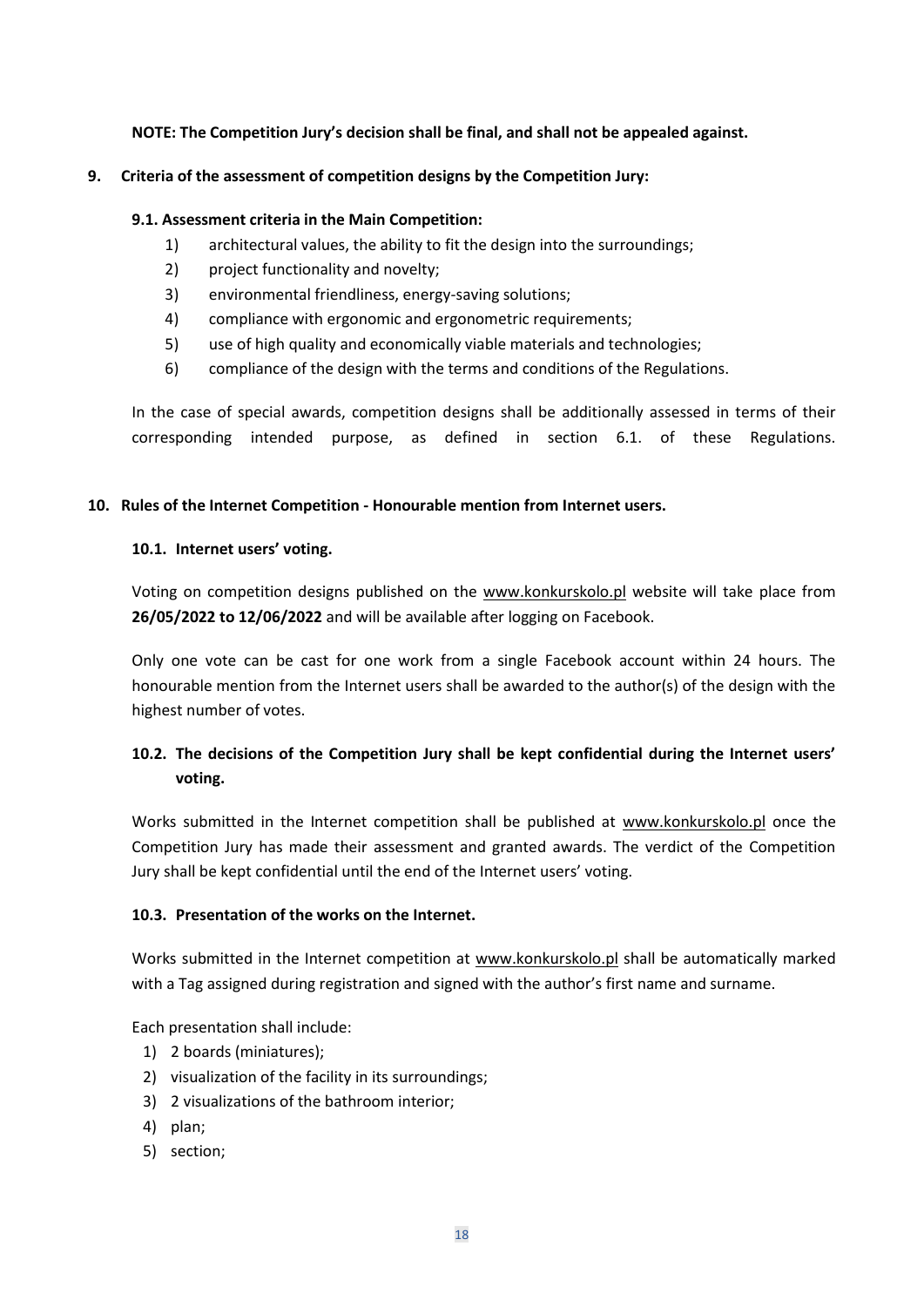6) technical description.

Works submitted in the Internet Competition shall be published at [www.konkurskolo.pl](http://www.konkurskolo.pl/) in random order.

#### **11. Competition timeline.**

Competition Regulations are available a[t www.konkurskolo.pl](http://www.konkurskolo.pl/)

Queries may be sent to the Organizer via the electronic registration form by **31/03/2022** (subject: "2022 Koło Competition").

Participants may upload their works on the [www.konkurskolo.pl](http://www.konkurskolo.pl/) website until **04/05/2022, 23:59**.

Works submitted in the Internet Competition will be published and the Internet users' voting will take place between **26/05/2022 (12:00)** and **12/06/2022 (23:59)**.

The Competition will be closed and a list of Competition awardees (assessment by the Competition Jury) and the winner of the Internet users' voting will be announced at [www.konkurskolo.pl](http://www.konkurskolo.pl/) on **14/06/2022 (12:00).**

#### **12. Terms of payment of the remunerations, awards and honourable mentions.**

#### **12.1. Notification to Competition awardees.**

Participants recognized with an award or honourable mention shall receive an email sent by the Organizer to the email address provided in their application. For teams, the message shall be sent to the team representative.

#### **12.2. Payment details.**

In the message from the Organizer, awardees will be asked to fill in, sign and send back an agreement for the transfer of proprietary copyrights or a license agreement, and powers of attorney granted to the representative of the design team by all its members.

#### **12.3. Terms of payment.**

#### **12.3.1. Awards and honourable mentions**

The Competition Grand Prix, honourable mentions, "special awards", the honourable mention from the Internet users, and the "Debut of the Year" award shall be paid only if: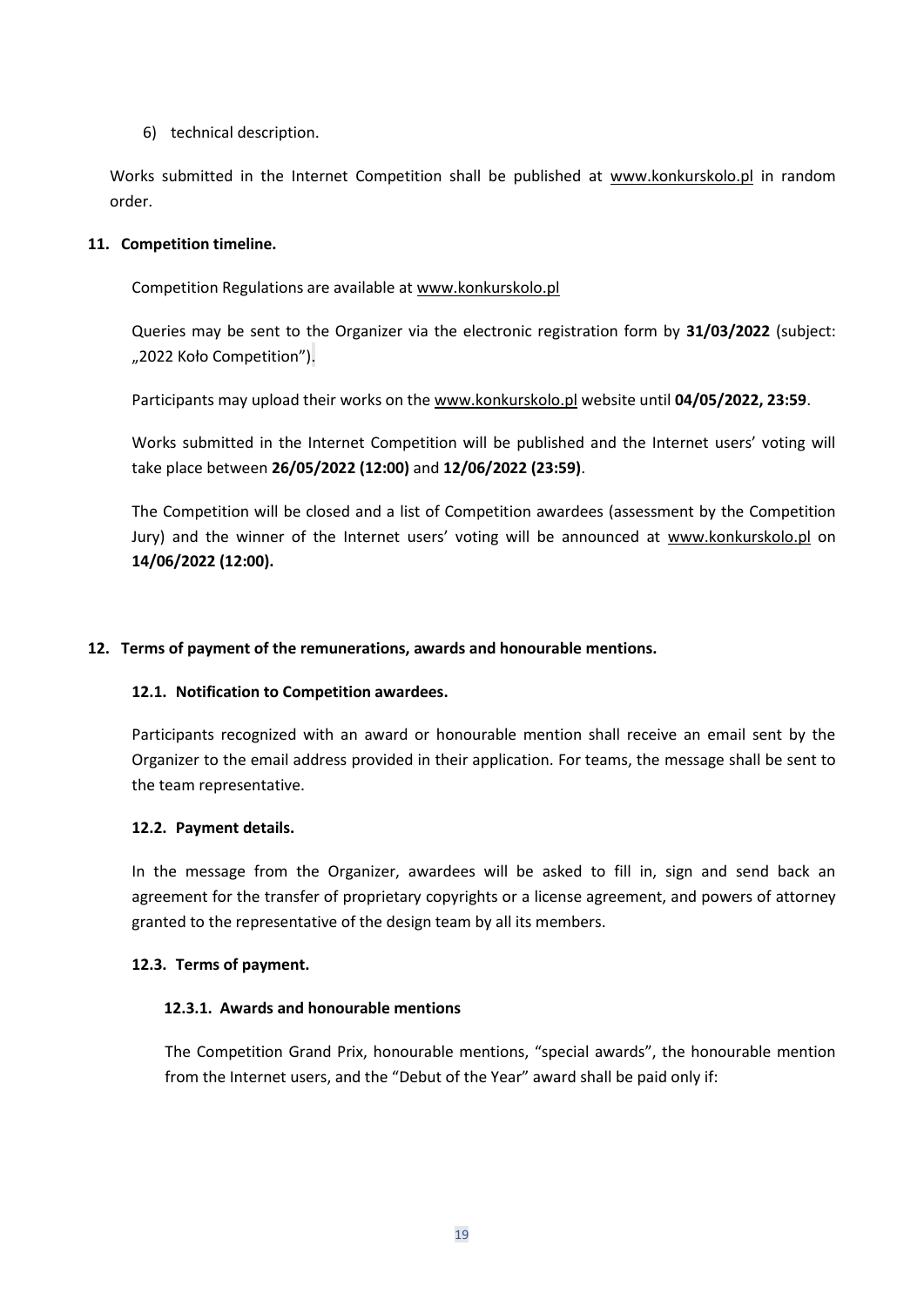- 1) the Participant has met all the requirements set out herein, and shall be paid no sooner than after the agreement for the transfer of proprietary copyrights or the license agreement to the awarded design has been validly concluded with the Organizer; and
- 2) the Participant or a person authorized thereby has attended an event organized as the official Competition closing and award ceremony (the Organizer shall inform the Participant in advance about the event date and venue).

The amounts of the awards and honourable mentions, reduced by the income tax due, shall be paid to persons recognized in the Competition. The amounts shall be transferred once the agreement for the transfer of proprietary copyrights or the license agreement has been signed and delivered to the Organizer. These amounts shall be transferred to a bank account number provided in the agreement for the transfer of proprietary copyrights or the license agreement.

## **12.3.2. Remuneration for the transfer of proprietary copyrights.**

The Remuneration in the amount determined in section 6.4. hereof shall be payable on dates defined in the agreement for the transfer of proprietary copyrights or the agreement for the license to the awarded design, a template of which is included in **Appendix 6** to these Regulations. The remuneration will be settled in accordance with the applicable provisions of the Personal Income Tax Act.

#### **12.3.3. Payment for the design team.**

Should the Participant whose work is awarded or honoured be a design team, due amounts, i.e. the remuneration for the transfer of proprietary copyrights or granting the license, as well as the payments for the awards and honourable mentions, shall be granted to all authors – team members in equal parts, and shall be transferred to a bank account of the representative of such authors' team, unless the share of each individual member is defined otherwise by the authorized representative of such team of authors.

The payment shall be made based on the authorization granted by team members.

**NOTE:** Should any recognized Participant refuse to perform the obligations referred to above, they shall receive no award or honourable mention. In such a case, the award shall be granted to the author(s) of the work which ranks next on the listing established by the Competition Jury.

#### **13. Final provisions.**

Awards and honourable mentions granted in this Competition, as well as the remuneration for the transfer of proprietary copyrights or granting the license shall be paid by the Organizer.

The creators whose works will be awarded and honoured in the Competition shall consent in the agreement for the transfer of proprietary copyrights or the license agreement to the Organizer's use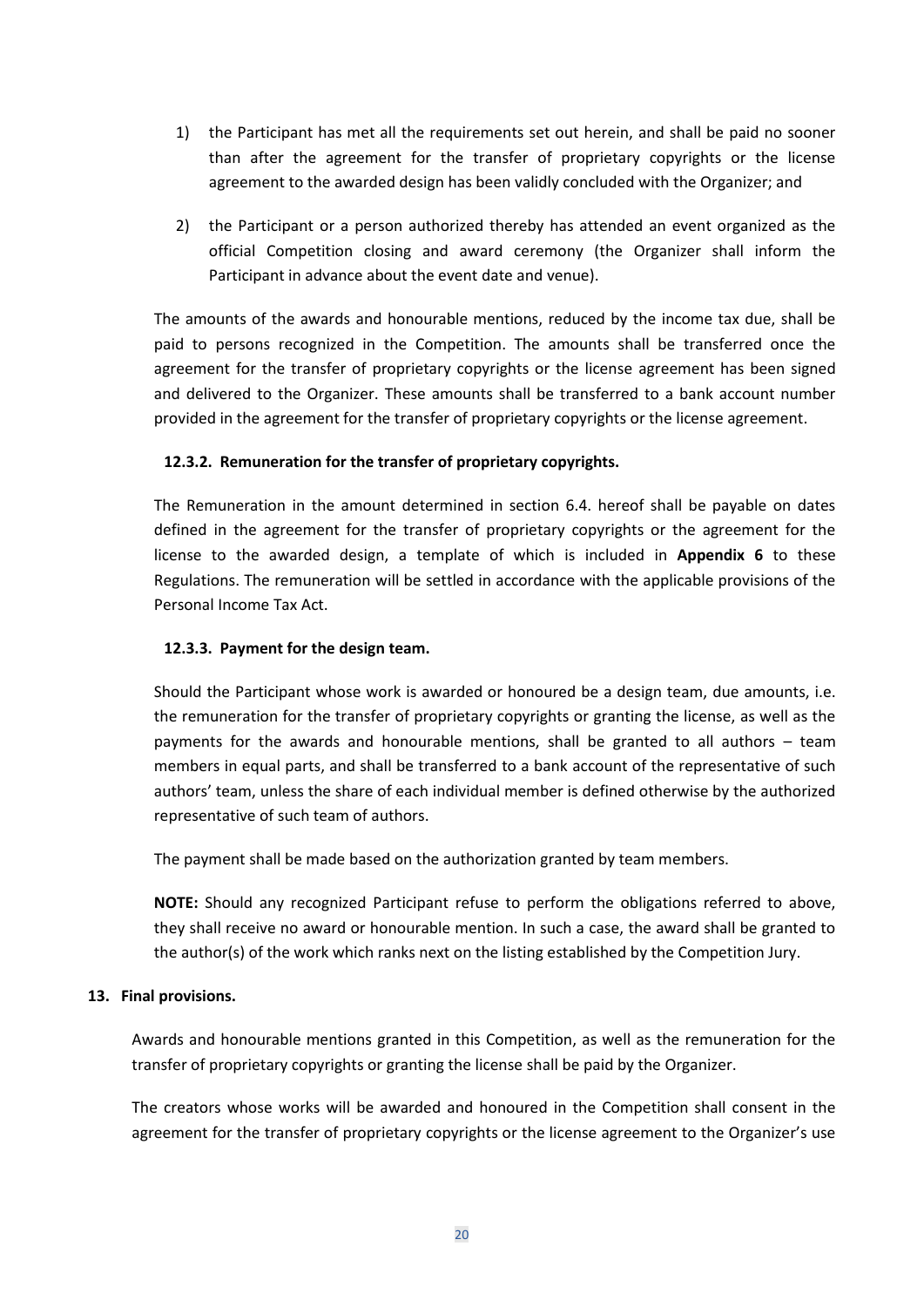of conceptual designs in the fields of exploitation specified in such agreement for the transfer of copyrights or license agreement.

The property title to the works awarded and honoured in the Competition shall be transferred to the Organizer upon the conclusion of the agreement for the transfer of proprietary copyrights or the license agreement. The Partner may use the Work and the altered Work to erect the facility based thereupon, and to extend, convert, reconstruct or renovate such facility, save that the Partner will order any design developments from the Work's Author, under an agreement. To execute the winning design, the Partner shall invite its author or authors to develop, under a separate order, a building permit design and a detailed design, and shall build the facility with a public toilet function as defined in the winning design. The Partner shall order only the full design documentation, with all required arrangements, permits or decisions, i.e. a building permit design and a detailed design, along with a technical design and the author's supervision services (ca. 8–10 visits at the site), a land development plan, a structural design, designs of indoor and outdoor installations, lists, a technical description, technical specifications for the execution and acceptance of construction works, an project cost estimate, bills of quantities to the extent enabling a public procurement procedure to be conducted based on the description of the procurement object, and the execution of the design in construction (hereinafter: design documentation) – for remuneration not higher than PLN 110,000.00 net. The execution costs of the design awarded with the Competition Grand Prix shall be borne in full by the Partner. The rules of use shall be defined in the agreement for the transfer of proprietary copyrights or the license agreement signed with the winner (**Appendix 6** to the Regulations).

After the announcement of the Competition's results and the selection of winners, the Organizer will delete entries of the remaining works from the memory of computers of the administrator of the [www.konkurskolo.pl](http://www.konkurskolo.pl/) website by 15/11/2023 in a manner that prevents their reproduction and future use; this applies to Participants who have not given the consent to the processing of their personal data for the purpose of promoting the Organizer's future competitions, holding the exhibition of works submitted in the Competition, and making such works available online.

Each Participant may consent to the processing of their personal data for the purpose of promoting the Organizer's future competitions, holding the exhibition of works submitted in the Competition, and making such works available online. In such a case, the Organizer shall process the Participant's personal data for a period of **10 years**, i.e. the period necessary for the achievement of the aforesaid goals. After this period, the Organizer shall delete personal data.

In matters not governed by these Regulations, the provisions of applicable laws and regulations shall apply, in particular, the provisions of the Polish Civil Code, the Copyright and Related Rights Act and the Personal Data Protection Act. Any disputes and claims arising in connection with this Competition shall be settled by the court with the jurisdiction over the Organizer's seat.